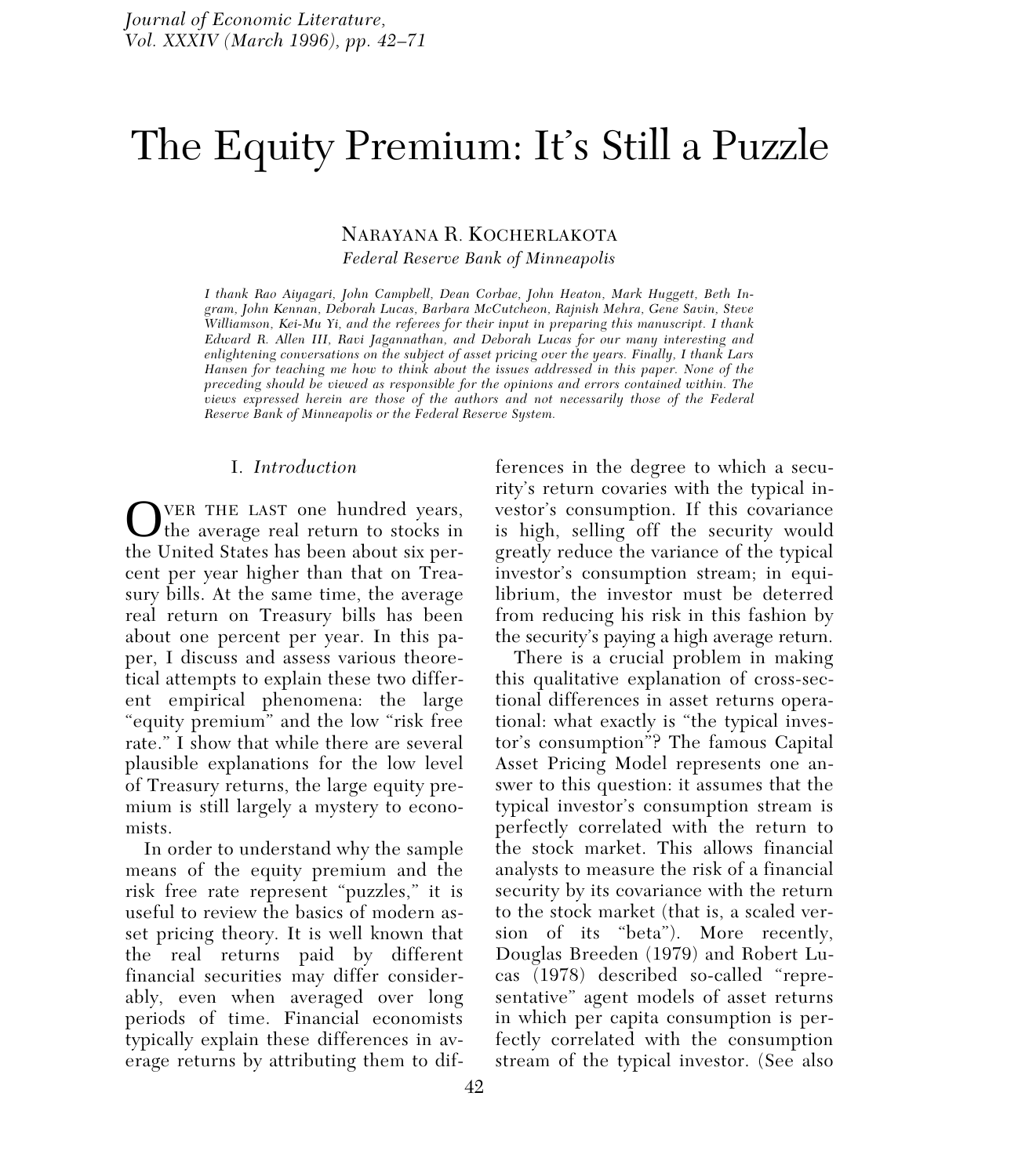Mark Rubinstein 1976; and Breeden and Robert Litzenberger 1978.) In this type of model, a security's risk can be measured using the covariance of its return with per capita consumption.

The representative agent model of asset pricing is not as widely used as the CAPM in "real world" applications (such as project evaluation by firms). However, from an academic economist's perspective, the "representative agent" model of asset pricing is more important than the CAPM. Representative agent models that imbed the Lucas-Breeden paradigm for explaining asset return differentials are an integral part of modern macroeconomics and international economics. Thus, any empirical defects in the representative agent model of asset returns represent holes in our understanding of these important subfields.

In their seminal (1985) paper, Rajnish Mehra and Edward Prescott describe a particular empirical problem for the representative agent paradigm. As mentioned above, over the last century, the average annual real return to stocks has been about seven percent per year, while the average annual real return to Treasury bills has been only about one percent per year. Mehra and Prescott (1985) show that the difference in the covariances of these returns with consumption growth is only large enough to explain the difference in the average returns if the typical investor is implausibly averse to risk. This is the *equity premium puzzle*: in a *quantitative* sense, stocks are not sufficiently riskier than Treasury bills to explain the spread in their returns.

Philippe Weil (1989) shows that the same data presents a second anomaly. According to standard models of individual preferences, when individuals want consumption to be smooth over states (they dislike risk), they also desire smoothness of consumption over time

(they dislike growth). Given that the large equity premium implies that investors are highly risk averse, the standard models of preferences would in turn imply that they do not like growth very much. Yet, although Treasury bills offer only a low rate of return, individuals defer consumption (that is, save) at a sufficiently fast rate to generate average per capita consumption growth of around two percent per year. This is what Weil (1989) calls the *risk free rate puzzle*: although individuals like consumption to be very smooth, and although the risk free rate is very low, they still save enough that per capita consumption grows rapidly.

There is now a vast literature that seeks to resolve these two puzzles. I begin my review of this literature by showing that the puzzles are very robust: they are implied by only three assumptions about individual behavior and asset market structure. First, individuals have *preferences* associated with the "standard" utility function used in macroeconomics: they maximize the expected discounted value of a stream of utilities generated by a power utility function. Second, asset markets are *complete*: individuals can write insurance contracts against any possible contingency. Finally, asset trading is *costless*, so that taxes and brokerage fees are assumed to be insignificant. Any model that is to resolve the two puzzles must abandon at least one of these three assumptions.

My survey shows that relaxing the three assumptions has led to plausible explanations for the low value of the risk free rate. Several alternative preference orderings are consistent with it; also, the existence of borrowing constraints push interest rates down in equilibrium. However, the literature provides only two rationalizations for the large equity premium: either investors are highly averse to consumption risk or they find trading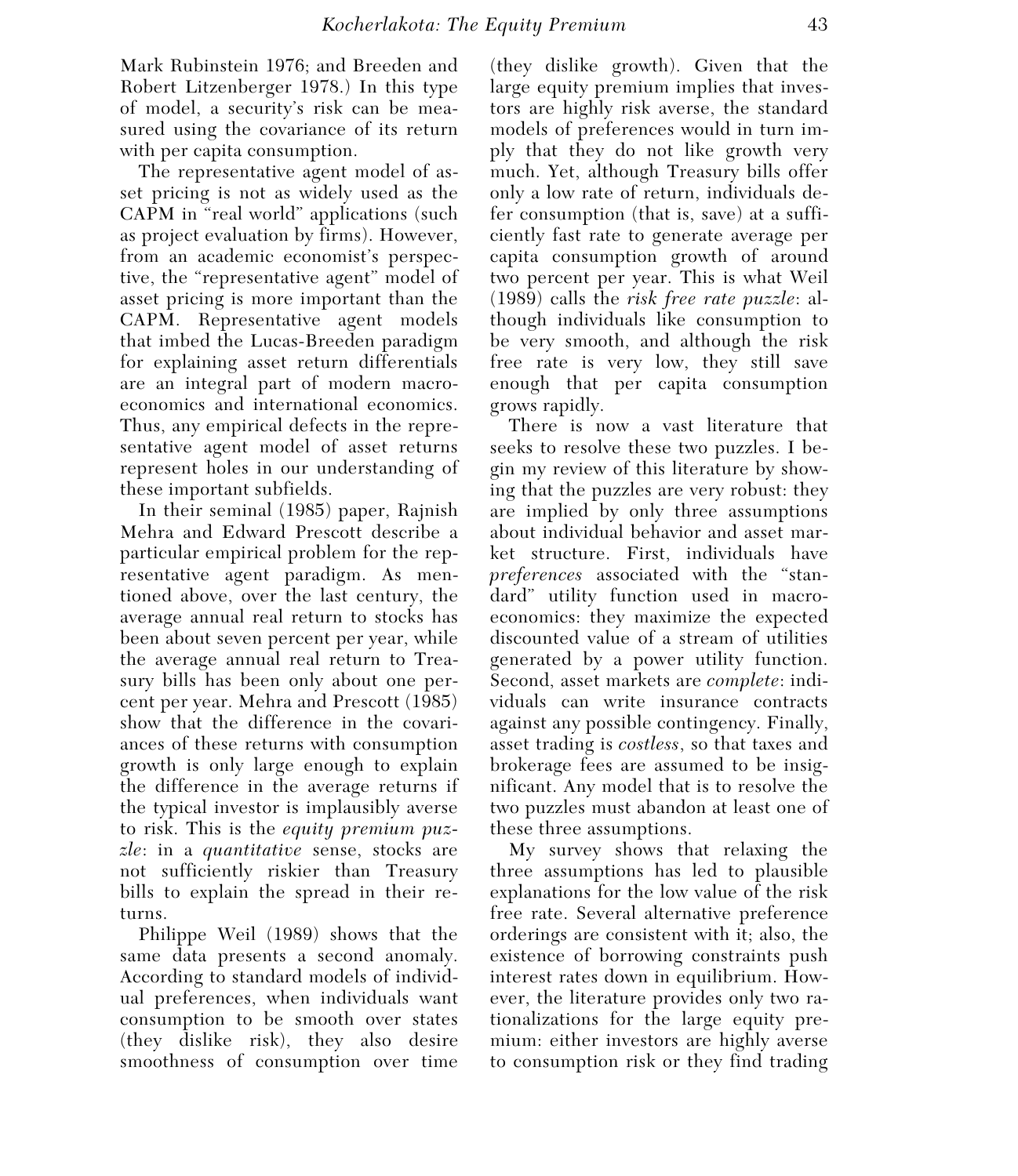stocks to be much more costly than trading bonds. Little auxiliary evidence exists to support either of these explanations, and so (I would say) the equity premium puzzle is still unresolved.

The Lucas-Breeden representative agent model is apparently inconsistent with the data in many other respects. Sanford Grossman and Robert Shiller (1981) (and many others) argue that asset prices vary too much to be explained by the variation in dividends or in per capita consumption. Hansen and Kenneth Singleton (1982, 1983) point out that in forming her portfolio, the representative investor appears to be ignoring useful information available in lagged consumption growth and asset returns. Robert Hall (1988) argues that consumption does not respond sufficiently to changes in expected returns. John Cochrane and Hansen (1992) uncover several anomalies, including the so-called Default-Premium and Term Structure Puzzles.

This paper will look at none of these other puzzles. Instead, it focuses exclusively on the risk free rate and equity premium puzzles. There are two rationalizations for limiting the discussion in this way. The first is simple: my conversations with other economists have convinced me that these puzzles are the most widely known and best understood of the variety of evidence usually arrayed against the representative agent models.

The second rationalization is perhaps more controversial: I claim that these two puzzles have more importance for macroeconomists. The risk free rate puzzle indicates that we do not know why people save even when returns are low: thus, our models of aggregate savings behavior are omitting some crucial element. The equity premium puzzle demonstrates that we do not know why individuals are so averse to the

highly procyclical risk associated with stock returns. As Andrew Atkeson and Christopher Phelan (1994) point out, without this knowledge we cannot hope to give a meaningful answer to R. Lucas' (1987) question about how costly individuals find business cycle fluctuations in consumption growth. Thus, the two puzzles are signs of large gaps in our understanding of the macroeconomy.

Given the lack of a compelling explanation for the large equity premium, the article will at times read like a litany of failure. I should say from the outset that this is misleading in many ways. We have learned much from the equity premium puzzle literature about the properties of asset pricing models, about methods of estimating and testing asset pricing models, and about methods of solving for the implications of asset pricing models. I believe that all of these contributions are significant.

For better or for worse, though, this article is not about these innovations. Instead, I focus on what might be called the bottom line of the work, "Do we know why the equity premium is so high? Do we know why the risk free rate is so low?" It is in answering the first of these questions that the literature falls short.

The rest of the paper is structured as follows. The next section describes the two puzzles and lays out the fundamental modelling assumptions that generate them. Section III explores the potential for explaining the two puzzles by changing the preferences of the representative agent. Section IV looks at the implications of market frictions for asset returns. Section V concludes.1

1 In writing this paper, I have benefited greatly from reading four other review articles by Andrew Abel (1991), Aiyagari (1993), Cochrane and Hansen (1992), and Heaton and D. Lucas (1995b). I recommend all of them highly.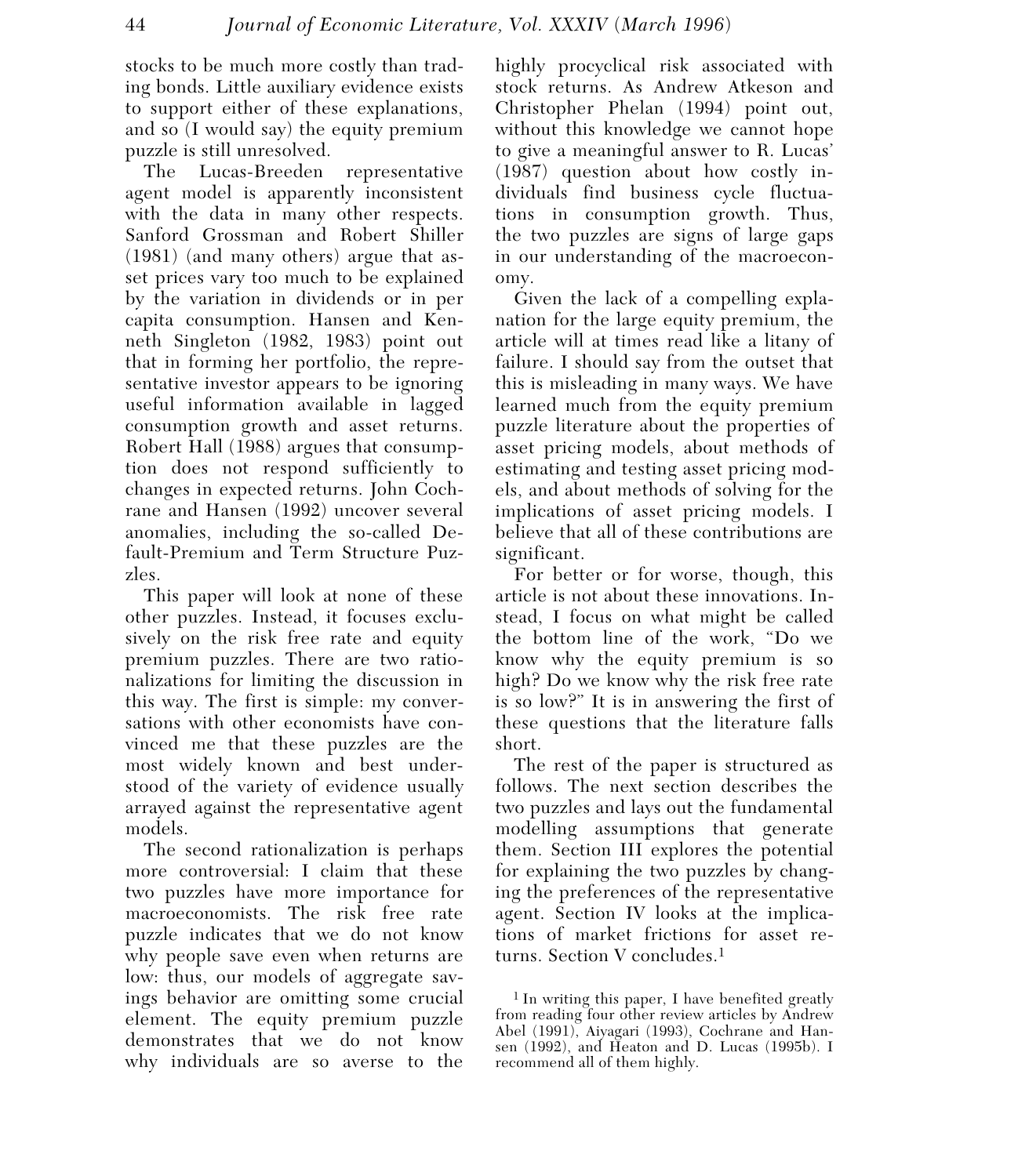

*Figure* 1. Annual Real Per Capita Consumption Growth

### II. *What Are the Puzzles?*

#### 1. *Aspects of the Data*

The equity premium and risk free rate puzzles concern the co-movements of three variables: the real return to the S & P 500, the real return to short term nominally risk free bonds,<sup>2</sup> and the growth rate of per capita real consumption (more precisely, nondurables and services). In this paper, I use the annual United States data from 1889– 1978 originally studied by Mehra and Prescott (1985) (see the Appendix for details on the construction of the data).3 Plots of the data are depicted in Figures 1–3; all of the series appear stationary and ergodic (their statistical properties do not appear to be changing over time).

Table 1 contains some summary statistics for the three variables. There are three features of the table that give rise to the equity premium and risk free rate puzzles. First, the average real rate of return on stocks is equal to seven percent

<sup>2</sup> Ninety day Treasury bills from 1931–1978, Treasury certificates from 1920–31, and 60–day to 90–day Commercial Paper prior to 1920.

<sup>3</sup> In what follows, I use only the Mehra-Prescott data set. However, it is important to realize that the puzzles are *not* peculiar to these data. For example, Kocherlakota (1994) shows that adding ten more years of data to the Mehra-Prescott series

does not eliminate the puzzles. Hansen and Singleton (1983) and Aiyagari (1993) find that similar phenomena characterize post-World War II monthly data in the United States. Amlan Roy (1994) documents the existence of the two puzzles in post-World War II quarterly data in Germany and Japan. It may not be too strong to say that the equity premium and risk free rate puzzles appear to be a general feature of organized asset markets. (Jeremy Siegel, 1992, points out that the equity premium was much lower in the 19th century. However, consumption data is not available for this period.)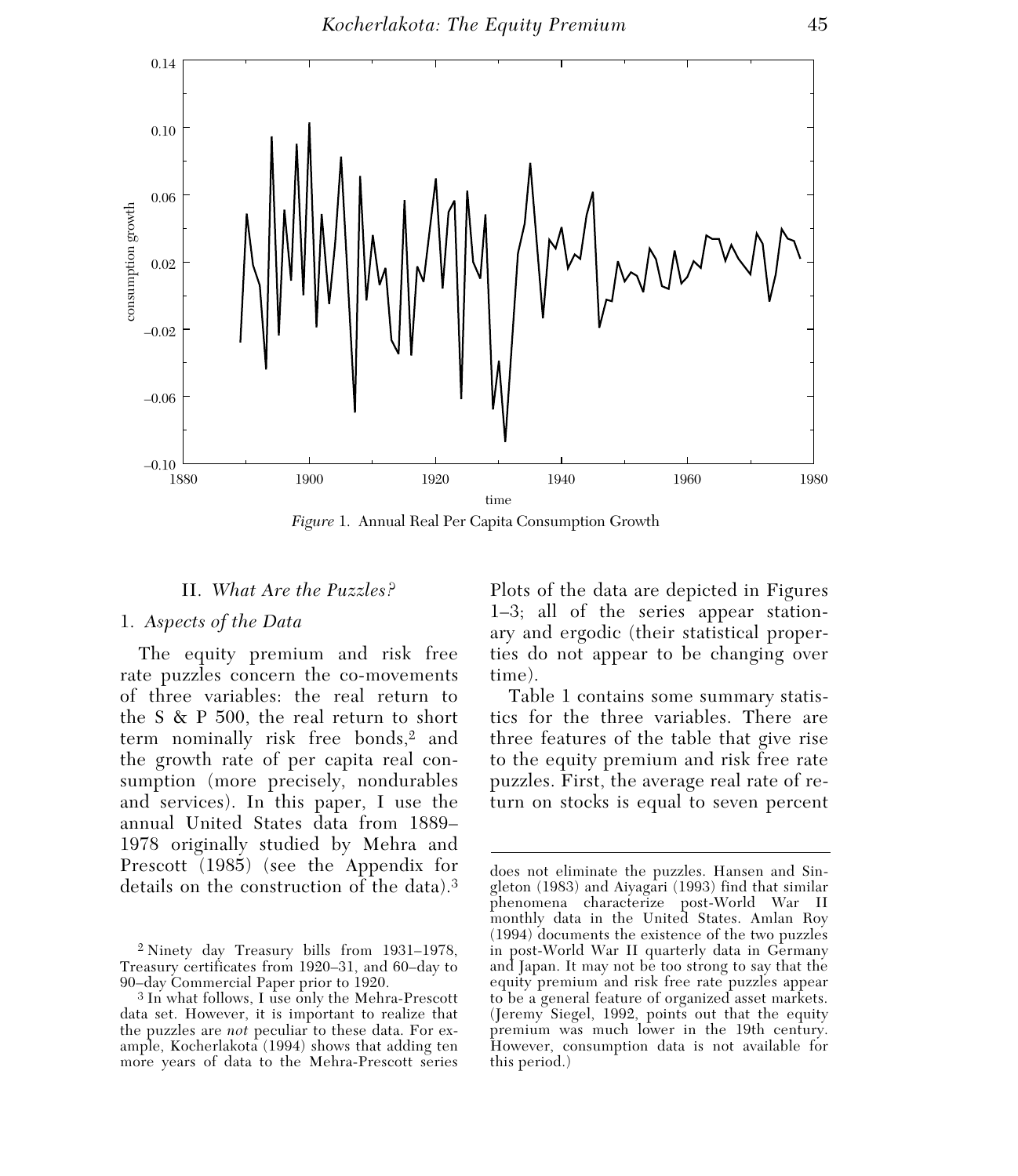





*Figure* 3. Annual Real Return to Nominally Risk Free Short Term Debt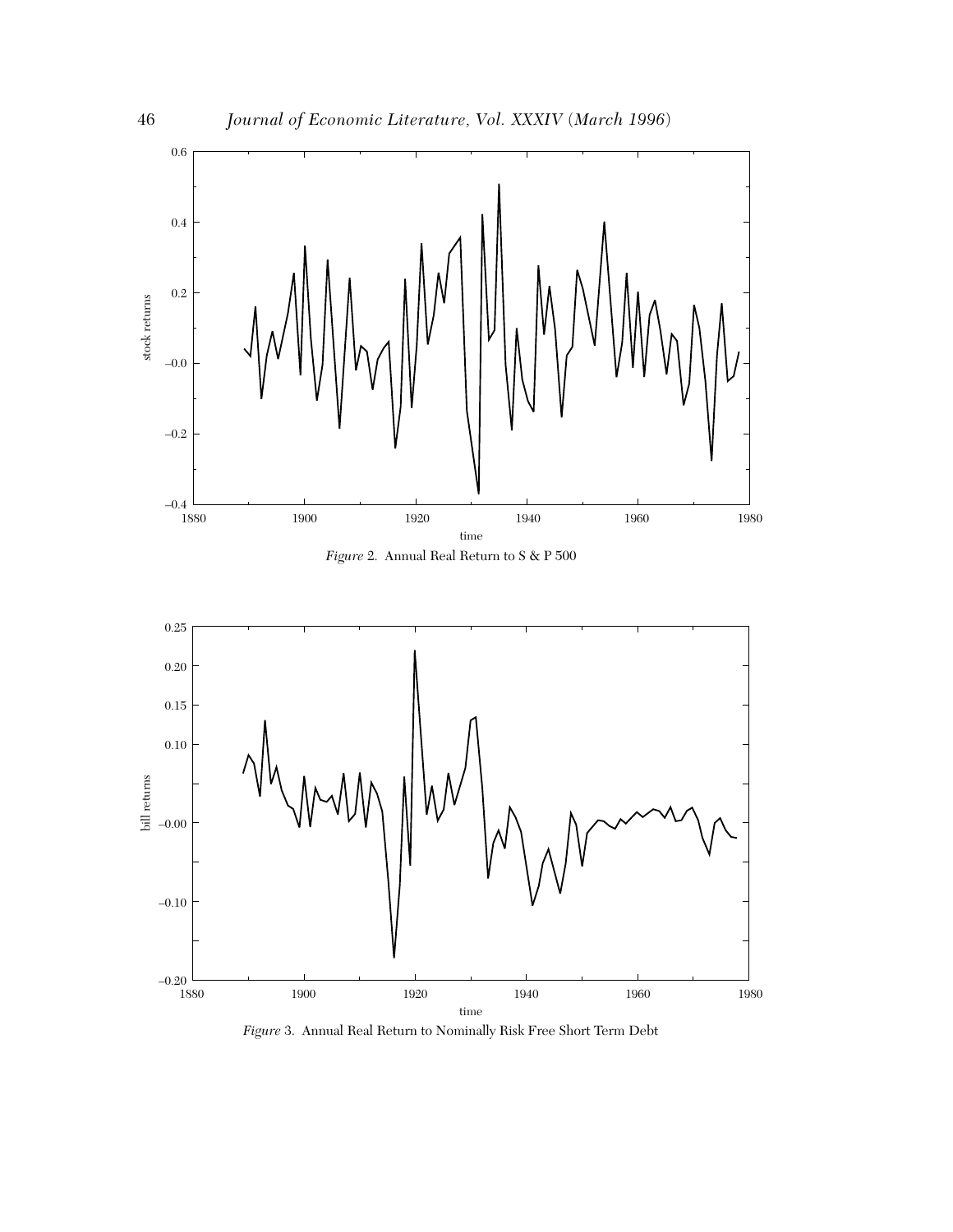|                      |                            | TABLE 1                                                           |               |  |
|----------------------|----------------------------|-------------------------------------------------------------------|---------------|--|
|                      |                            | <b>SUMMARY STATISTICS</b><br>UNITED STATES ANNUAL DATA, 1889–1978 |               |  |
|                      |                            |                                                                   |               |  |
|                      | Sample Means               |                                                                   |               |  |
| $\mathbf{R}_{t}^{s}$ | 0.070                      |                                                                   |               |  |
| $\mathbf{R}_{t}^{b}$ | 0.010                      |                                                                   |               |  |
| $C_t/C_{t-1}$        | 0.018                      |                                                                   |               |  |
|                      | Sample Variance-Covariance |                                                                   |               |  |
|                      | $\mathbf{R}_{t}^{s}$       | $\mathbb{R}^b$                                                    | $C_t/C_{t-1}$ |  |
| $\mathbf{R}_{t}^{s}$ | 0.0274                     | 0.00104                                                           | 0.00219       |  |
| $\mathbf{R}_{t}^{b}$ | 0.00104                    | 0.00308                                                           | $-0.000193$   |  |
| $C_t/C_{t-1}$        | 0.00219                    | $-0.000193$                                                       | 0.00127       |  |

In this table,  $C_t/C_{t-1}$  is real per capita consumption growth,  $R_t^s$  is the real return to stocks and  $R_t^b$  is the real return to Treasury bills.

per year while the average real rate of return on bonds is equal to one percent per year. Second, by long-term historical standards, per capita consumption growth is high: around 1.8 percent per year. Finally, the covariance of per capita consumption growth with stock returns is only slightly bigger than the covariance of per capita consumption growth with bond returns.

In some sense, there is a simple explanation for the higher average return of stocks: stock returns covary more with consumption growth than do Treasury bills. Investors see stocks as a poorer hedge against consumption risk, and so stocks must earn a higher average return. Similarly, while individuals must have saved a lot to generate the high consumption growth described in Table 1, there is an explanation of why they did so: as long as individuals discount the future at a rate lower than one percent per year, we should expect their consumptions to grow. The data does not contradict the *qualitative* predictions of economic theory; rather, as we shall see, it is inconsistent with the *quantitative* implications of a particular economic model.

## 2. *The Original Statement of the Puzzles*

In their 1985 paper, Mehra and Prescott construct a simple model that makes well-defined quantitative predictions for the expected values of the real returns to the S & P 500 and the three month Treasury bill rate. There are three critical assumptions underlying their model. The first is that in period *t*, all individuals have identical preferences over future random consumption streams represented by the utility function:

$$
E_t \Sigma_{s=0}^{\infty} \beta^s (c_{t+s})^{1-\alpha}/(1-\alpha), \alpha \ge 0 \qquad (1)
$$

where  ${c_t}_{t=1}^{\infty}$  is a random consumption stream. In this expression, and throughout the remainder of the paper, *Et* represents an expectation conditional on information available to the individual in period *t*. Thus, individuals seek to maximize the expectation of a discounted flow of utility over time.

In the formula (1), the parameter  $β$  is a discount factor that households apply to the utility derived from future consumption; increasing  $\beta$  leads investors to save more. In contrast, increasing  $\alpha$  has two seemingly distinct implications for individual attitudes toward consumption profiles. When  $\alpha$  is large, individuals want consumption in different *states* to be highly similar: they dislike risk. But individuals also want consumption in different *dates* to be similar: they dislike growth in their consumption profiles.

The second key assumption of the Mehra-Prescott model is that people can trade stocks and bonds in a *frictionless* market. What this means is that an individual can costlessly (that is, without significant taxes or brokerage fees) buy and sell any amount of the two financial assets. In equilibrium, an individual must not be able to gain utility at the margin by selling bonds and then investing the proceeds in stocks; the individual should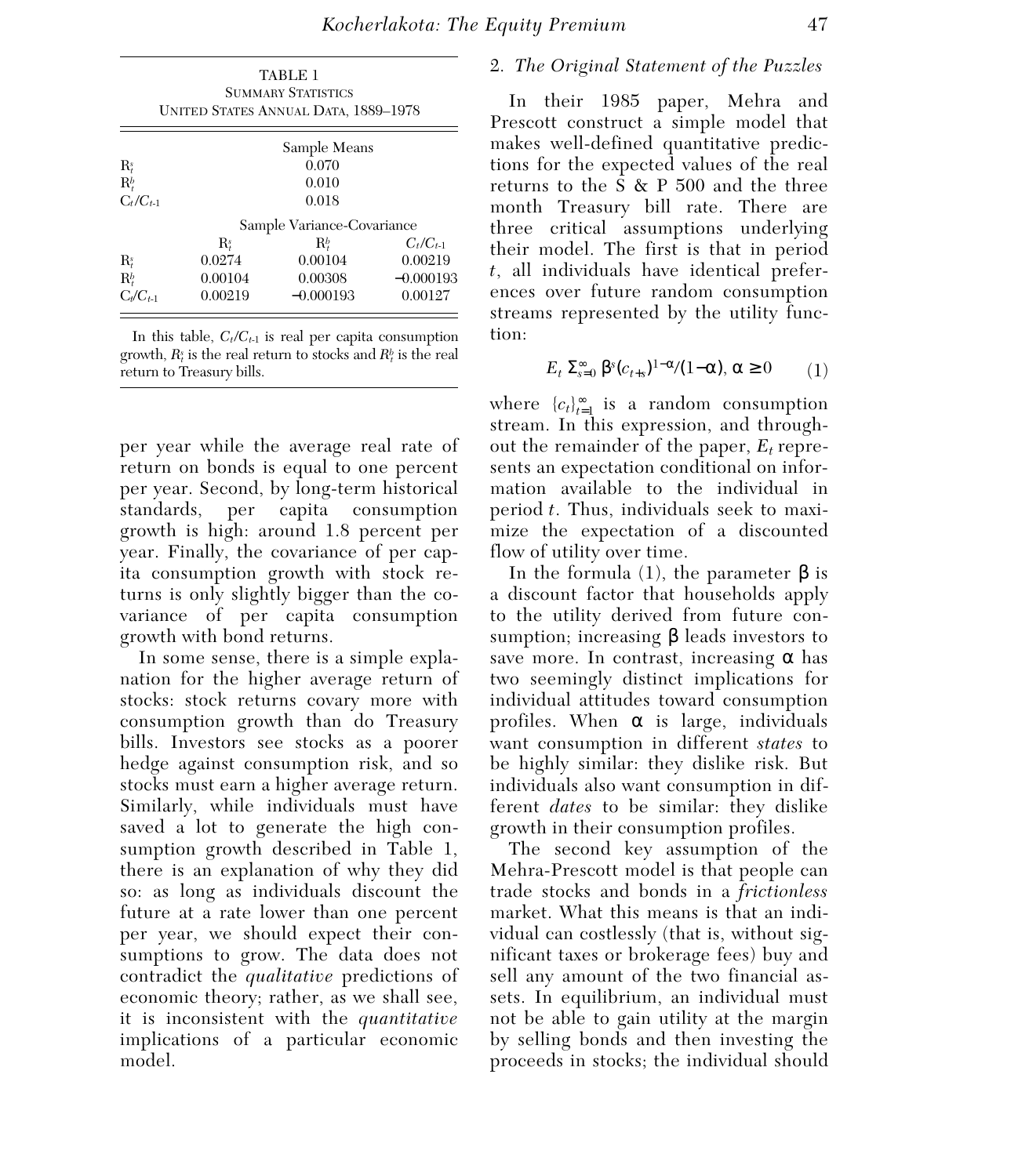not be able to gain utility by buying or selling bonds. Hence, given the costlessness of performing these transactions, an individual's consumption profile must satisfy the following two first order conditions:

$$
E_t\{(c_{t+1}/c_t)^{-\alpha}(R_{t+1}^s - R_{t+1}^b)\} = 0. \qquad (2a)
$$

$$
\beta E_t \{ (c_{t+1}/c_t)^{-\alpha} R_{t+1}^b \} = 1. \tag{2b}
$$

In these conditions,  $R_t^s$  is the gross return to stocks from period  $(t-1)$  to period  $t$ , while  $R_t^b$  is the gross return to bonds from period  $(t-1)$  to period  $t$ .

These first order conditions impose statistical restrictions on the comovement between any person's pattern of consumption and asset returns. The third critical feature of Mehra and Prescott's analysis, though, is that they assume the existence of a "representative" agent. According to this assumption, the above conditions (2a) and (2b) are satisfied not just for each individual's consumption, but also for per capita consumption.

There is some confusion about what kinds of assumptions underlie this substitution of per capita for individual consumption. It is clear that if all individuals are identical in preferences and their ownership of production opportunities, then in equilibrium, all individuals will in fact consume the same amount; thus, under these conditions, substituting per capita consumption into conditions (2a) and (2b) is justified. Many economists distrust representative agent models because they believe this degree of homogeneity is unrealistic.

However, while this degree of homogeneity among individuals is *sufficient* to guarantee the existence of a representative agent, it is by no means *necessary*. In particular, George Constantinides (1982) shows that even if individuals are heterogeneous in preferences and levels of wealth, it may be possible to find some utility function for the

representative individual (with coefficient of relative risk aversion no larger than the most risk averse individual and no smaller than the least risk averse individual) which satisfies the first order conditions (2a) and (2b). The key is that asset markets must be *complete*: individuals in the United States must have a sufficiently large set of assets available for trade that they can diversify any idiosyncratic risk in consumption. When markets are complete, we can construct a "representative" agent because after trading in complete markets, individuals become *marginally* homogeneous even though they are initially heterogeneous.

We can summarize this discussion as follows: Mehra and Prescott assume that asset markets are frictionless, that asset markets are complete, and that the resultant representative individual has preferences of the form given by (1). However, Mehra and Prescott also make three other, more technical, assumptions. First, they assume that per capita consumption growth follows a two state Markov chain constructed in such a way that the population mean, variance, and autocorrelation of consumption growth are equivalent to their corresponding sample means in United States data. They also assume that in period *t*, the only variables that individuals know are the realizations of current and past consumption growth. Finally, they assume that the growth rate of the total dividends paid by the stocks included in the S & P 500 is perfectly correlated with the growth rate of per capita consumption, and that the real return to the (nominally risk free) Treasury bill is perfectly correlated with the return to a bond that is risk free in *real* terms.

These statistical assumptions allow Mehra and Prescott to use the first order conditions (2a) and (2b) to obtain an analytical formula that expresses the population mean of the real return to the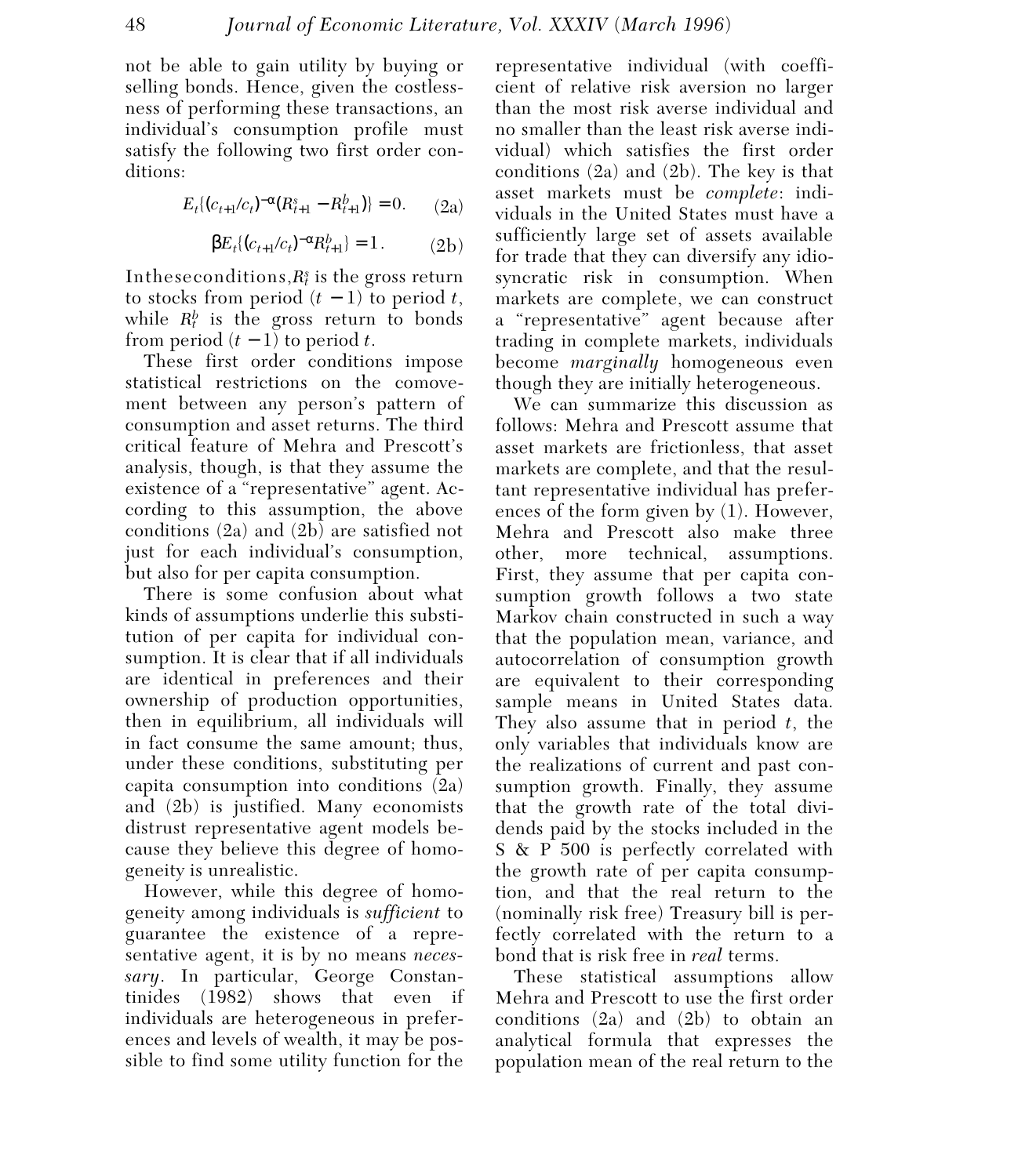S & P 500 and the population mean real return to the three month Treasury bill in terms of the two preference parameters β and  $\alpha$ . Using evidence from microeconometric data and introspection, they restrict  $\beta$  to lie between 0 and 1, and  $\alpha$  to lie between 0 and 10. Their main finding is that for any value of the preference parameters such that the expected real return to the Treasury bill is less than four percent, the difference in the two expected real returns (the "equity premium") is less than 0.35 percent. This stands in contrast to the facts described earlier that the average real return to Treasury bills in the United States data is one percent while the average real return to stocks is nearly six percent higher.

Mehra and Prescott conclude from their analysis that their model of asset returns is inconsistent with United States data on consumption and asset returns. Because the model was constructed by making several different assumptions, presumably the fit of the model to the data could be improved by changing any of them. In the next section, I restate the equity premium puzzle to show why the three final assumptions about the statistical behavior of consumption and asset returns are relatively unimportant.

## 3. *A More Robust Restatement of the Puzzles*

As we saw above, the crux of the Mehra-Prescott model is that the first order conditions (2a) and (2b) must be satisfied with per capita consumption growth substituted in for individual consumption growth. Using the Law of Iterated Expectations, we can replace the conditional expectation in (2a) and (2b) with an unconditional expectation so that:

$$
E\{(C_{t+1}C_t)^{-\alpha}(R_{t+1}^s - R_{t+1}^b)\} = 0 \qquad (2a')
$$

$$
\beta E\{(C_{t+1}/C_t)^{-\alpha} R_{t+1}^b\} = 1. \tag{2b'}
$$

(The variable  $C_t$  stands for per capita consumption.) We can estimate the expectations or population means on the left hand side of (2a′) and (2b′) using the sample means of:

$$
e_{t+1}^s = \{ (C_{t+1}/C_t)^{-\alpha} (R_{t+1}^s - R_{t+1}^b) \}
$$

$$
e_{t+1}^b = \beta \{ (C_{t+1}/C_t)^{-\alpha} R_{t+1}^b \}
$$

given a sufficiently long time series of data on *Ct*+1 and the asset returns.4

Table 2 reports the sample mean of *et s* for various values of  $\alpha$ ; for all values of  $\alpha$ less than or equal to 8.5, the sample mean of  $e_t^s$  is significantly positive. We can conclude that the population mean of  $e_{\v t}$  is in fact positive for any value of  $\alpha$ less than or equal to 8.5; hence, for any such  $\alpha$ , the representative agent can gain at the margin by borrowing at the Treasury bill rate and investing in stocks.5 This

4 Throughout this paper, I will be evaluating various representative agent models by using versions of  $(2a')$  and  $(2b')$  as opposed to  $(2a)$  and  $(2b)$ . While  $(2a,b)$  certainly imply  $(2a',b')$ , there are a host of other implications of  $(2a,b)$ : the law of iterated expectations "averages" over all of the implications of  $(2a)$  and  $(2b)$  to arrive at  $(2a')$  and  $(2\overline{b}')$ . Focusing on  $(2a)$  and  $(2b)$  is in keeping with my announced goal in the introduction of just looking at the equity premium and risk free rate puzzles.

Hansen and Jagannathan (1991) and Cochrane and Hansen (1992) reinterpret the equity premium puzzle and the risk free rate puzzles using the variance bounds derived in the former paper. Note that, as Cochrane and Hansen (1992) emphasize, the variance bound is an even weaker implication of  $(2a)$  than  $(2a')$  is (in the sense that  $(2a')$ implies the variance bound while the converse is not true).

5 Breeden, Michael Gibbons, and Litzenberger (1989) and Grossman, Angelo Melino, and Shiller (1987) point out that the first order conditions (2a) and (2b) are based on the assumption that all consumption within a given year is perfectly substitutable; if this assumption is false, there is the possibility of time aggregation bias. However, Hansen, Heaton, and Amir Yaron (1994) show that as long as the geometric average of consumption growth rates is a good approximation to the arithmetic average of consumption growth rates, the presence of time aggregation should only affect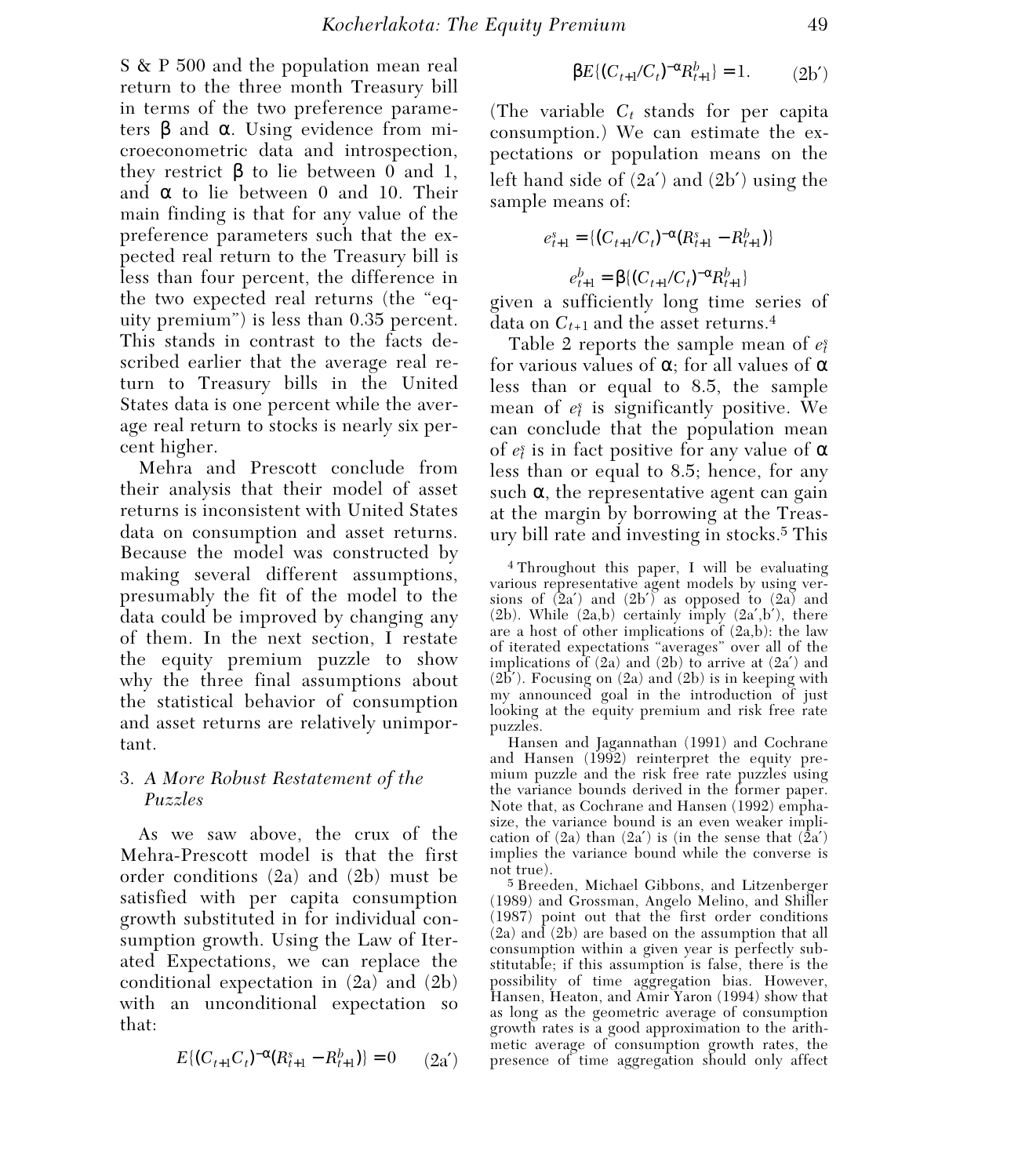| THE EQUITY PREMIUM PUZZLE |                |           |  |  |
|---------------------------|----------------|-----------|--|--|
| a                         | $\overline{e}$ | $t$ -stat |  |  |
| 0.0                       | 0.0594         | 3.345     |  |  |
| 0.5                       | 0.0577         | 3.260     |  |  |
| 1.0                       | 0.0560         | 3.173     |  |  |
| 1.5                       | 0.0544         | 3.082     |  |  |
| 2.0                       | 0.0528         | 2.987     |  |  |
| 2.5                       | 0.0512         | 2.890     |  |  |
| 3.0                       | 0.0496         | 2.790     |  |  |
| 3.5                       | 0.0480         | 2.688     |  |  |
| 4.0                       | 0.0464         | 2.584     |  |  |
| 4.5                       | 0.0449         | 2.478     |  |  |
| 5.0                       | 0.0433         | 2.370     |  |  |
| 5.5                       | 0.0418         | 2.262     |  |  |
| 6.0                       | 0.0403         | 2.153     |  |  |
| 6.5                       | 0.0390         | 2.044     |  |  |
| 7.0                       | 0.0372         | 1.934     |  |  |
| 7.5                       | 0.0357         | 1.824     |  |  |
| 8.0                       | 0.0341         | 1.715     |  |  |
| 8.5                       | 0.0326         | 1.607     |  |  |
| 9.0                       | 0.0310         | 1.501     |  |  |
| 9.5                       | 0.0295         | 1.395     |  |  |
| 10.0                      | 0.0279         | 1.291     |  |  |

TABLE 2

In this table,  $\bar{e}$  is the sample mean of  $e_t = (C_{t+1}/C_t)^{-\alpha}$  $(R_{t+1}^s - R_{t+1}^b)$  and  $\alpha$  is the coefficient of relative risk aversion. Standard errors are calculated using the implication of the theory that  $e_t$  is uncorrelated with  $e_{t,k}$ for all *k*; however, they are little changed by allowing *et* to be *MA*(1) instead. This latter approach to calculating standard errors allows for the possibility of time aggregation (see Hansen, Heaton, and Yaron 1994).

is the equity premium puzzle. Intuitively, while the covariance between stock returns and per capita consumption growth is positive (see Table 1), it is not sufficiently large to deter the representative investor with a coefficient of relative risk aversion less than 8.5 from wanting to borrow and invest in stocks. Note that the marginal benefit of selling Treasury bills and buying stocks falls as

the investor's degree of risk aversion rises.6

Table 3 reports the sample mean of *et b* for various values of α and β = 0.99. It shows that for  $\beta$  equal to 0.99 and  $\alpha$ greater than one, the representative household can gain at the margin by transferring consumption from the future to the present (that is, reducing its savings rate). This is the risk free rate puzzle. High values of  $\alpha$  imply that individuals view consumption in different periods as complementary. Such individuals find an upwardly sloped consumption profile less desirable because consumption is not the same in every period of life. As a result, an individual with a high value of  $\alpha$  realizes more of a utility gain by reducing her savings rate. Note that the risk free rate puzzle comes from the equity premium puzzle: there is a risk free rate puzzle only if  $\alpha$  is required to be larger than one so as to match up with the high equity premium.<sup>7</sup>

6 This intuition becomes even more clear if one assumes that  $\ln(C_{t+1}/C_t)$ ,  $\ln(R_{t+1}^s)$ , and  $\ln(R_{t+1}^b)$  are jointly normally distributed. Then, equations (2a) and (2b) become:

$$
E(r_t^s - r_t^b) - \alpha \text{Cov}(g_t, r_t^s - r_t^b)
$$

$$
+ 0.5 \text{Var}(r_t^s) + 0.5 \text{Var}(r_t^b) = 0 \quad (2a)
$$

 $ln(β) - αE(g_t) + E(r_t^b) + 0.5[α^2Var(g_t)]$ 

$$
-2\alpha \operatorname{Cov}(g_t, r_t^b) + \operatorname{Var}(r_t^b) = 0 \quad (2B)
$$

where  $(g_t, r_t^s, r_t^b) \equiv (\ln(C_t/C_{t-1}), \ln(R_t^s), \ln(R_t^b))$ . In the data,  $Cov(g_t, r_t^b)$  is essentially zero. Because  $E(r_t^s - r_t^b)$  is so large, either  $\alpha$  or Cov(*gt*,*rt*<sup>3</sup>) must be large in order to satisfy (2a).

As with  $(2a)$  and  $(2b)$ , the sample analogs of  $(2a)$ and (2b) can only be satisfied by setting  $\beta$  equal to a value larger than one and  $\alpha$  equal to a value greater than 15. See N. Gregory Mankiw and Stephen Zeldes (1991) for more details.

7 See Edward Allen (1990), Cochrane and Hansen (1992), and Constantinides (1990) for similar presentations of the two puzzles.

 Stephen Cecchetti, Pok-sang Lam, and Nelson Mark (1993) present the results of joint tests of (2a′,b′). I present separate *t*-tests because I think doing so provides more intuition about the failings of the representative agent model. Of course, there is nothing wrong statistically with doing two

Tables 2–3 through the calculation of the standard errors. Using their suggested correction makes little difference to the *t*-statistics reported in either Table. (Indeed,  $Corr(e_t, e_t, k)$  is small for all  $k \le 10.$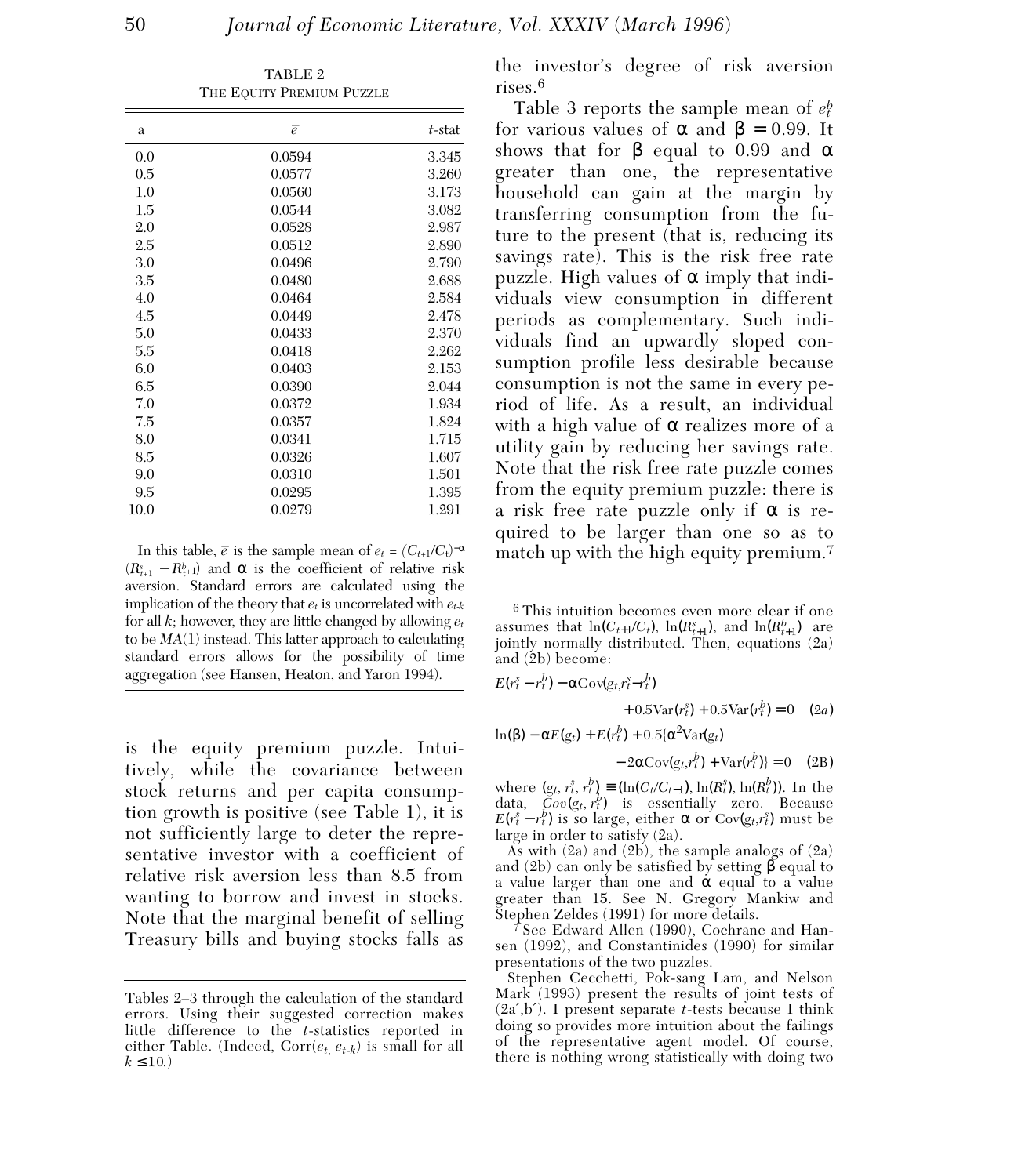THE RISK FREE RATE PUZZLE a e<sup> $\overline{e}$ </sup> t-stat 0.0 0.0033 0.0567 0.5  $-0.0081$   $-1.296$ <br>1.0  $-0.0162$   $-2.233$ 1.0  $-0.0162$   $-2.233$ <br>1.5  $-0.0239$   $-2.790$  $1.5$  −0.0239 2.0  $-0.0313$   $-3.100$ <br>2.5  $-0.0382$   $-3.263$ 2.5  $-0.0382$   $-3.263$ <br>3.0  $-0.0448$   $-3.339$  $3.0$  −0.0448  $-3.5$   $-0.0510$   $-3.360$  $4.0$   $-0.0569$   $-3.348$ <br> $4.5$   $-0.0624$   $-3.312$ 4.5 −0.0624  $-0.0675$   $-3.259$  $-5.5$   $-0.0723$   $-3.195$ <br>6.0  $-0.0768$   $-3.123$  $6.0$  −0.0768  $-6.5$   $-0.0808$   $-3.043$ <br>  $-0.0846$   $-2.959$  $7.0$   $-0.0846$   $-2.959$ <br> $7.5$   $-0.0880$   $-2.871$  $7.5$  −0.0880 8.0 −0.0910 −2.779  $8.5$   $-0.0937$   $-2.685$ <br>  $9.0$   $-0.0960$   $-2.590$  $9.0$  −0.0960 9.5 −0.0980 −2.492 10.0 −0.0997 −2.394

TABLE 3

In this table,  $\bar{e}$  is the sample mean of  $e_t = \beta(c_{t+1}/c_t)^{-\alpha}$  $(R_{t+1}^b - 1)$  and  $\alpha$  is the coefficient of relative risk aversion. The discount factor β is set equal to 0.99. The standard errors are calculated using the implication of the theory that  $e_t$  is uncorrelated with  $e_{t,k}$  for all  $k$ ; however, they are little changed by allowing *et* to be *MA*(1) instead. This latter approach to calculating standard errors allows for the possibility of time aggregation (see Hansen, Heaton, and Yaron 1994).

It is possible to find parameter settings for the discount factor  $β$  and the coefficient of relative risk aversion  $\alpha$  that exactly satisfy the sample versions of equations  $(2a')$  and  $(2b')$ . In particular, by setting  $\alpha = 17.95$ , it is possible to satisfy the equity premium first order condition  $(2a')$ ; by also setting  $β = 1.08$ , it is possible to satisfy the risk free rate first

order condition (2b′). (See Kocherlakota, 1990a, for a demonstration of how competitive equilibria can exist even when β  $> 1$ .) It is necessary to set  $\alpha$  to such a large value because stocks offer a huge premium over bonds, and aggregate consumption growth does not covary greatly with stock returns; hence, the representative investor can be marginally indifferent between stocks and bonds only if he is highly averse to consumption risk. Similarly, the high consumption growth enjoyed by the United States since 1890 can be consistent with high values of  $\alpha$  and the risk free rate only if the representative investor is so patient that his "discount" factor  $\beta$  is greater than one.

Thus, the equity premium and risk free rate puzzles are solely a product of the parametric restrictions imposed by Mehra and Prescott on the discount factor β and the coefficient of relative risk aversion α. Given this, it is important to understand the sources of these restrictions. The restriction that the discount factor β is less than one emerges from introspection: most economists, including Mehra and Prescott, believe that an individual faced with a constant consumption stream would, on the margin, like to transfer some consumption from the future to the present.

The restriction that  $\alpha$  should be less than ten is more controversial. Mehra and Prescott (1985) quote several microeconometric estimates that bound  $\alpha$ from above by three. Unfortunately, the only estimate that they cite from financial market data has been shown to be severely biased downwards (Kocherlakota 1990c). In terms of introspection, it has been argued by Mankiw and Zeldes (1991) that an individual with a coefficient of relative risk aversion above ten would be willing to pay unrealistically large amounts to avoid bets. However, they consider only extremely large bets

separate *t*-tests, each with size  $\alpha$ , as long as one keeps in mind that the size of the overall test could be as low as zero or it could be as high as 2α. (There may be a loss of power associated with using sequential *t*-tests but power does not seem to be an issue in tests of representative agent models!)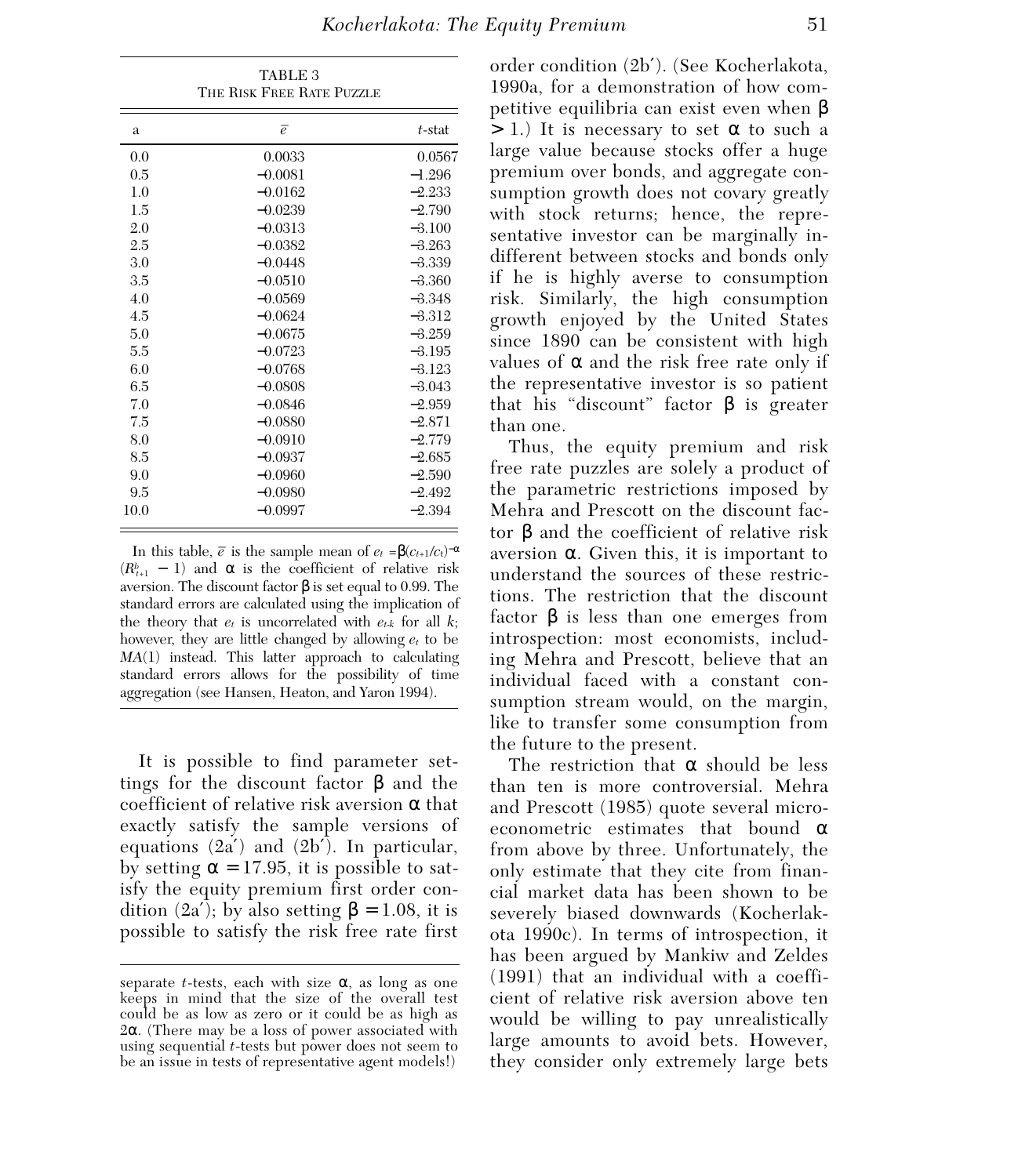(ones with potential losses of 50 percent of the gambler's wealth). In contrast, Shmuel Kandel and Robert Stambaugh (1991) show that even values of  $\alpha$  as high as 30 imply quite reasonable behavior when the bet involves a maximal potential loss of around one percent of the gambler's wealth.

Because of the arguments offered by Kandel and Stambaugh (1991) and Kocherlakota (1990c), some economists (see, among others, Craig Burnside 1994; Campbell and Cochrane 1995; Cecchetti and Mark 1990; Cecchetti, Lam, and Mark 1993; and Hansen, Thomas Sargent, and Thomas Tallarini 1994) believe that there is no equity premium puzzle: individuals are more risk averse than we thought, and this high degree of risk aversion is reflected in the spread between stocks and bonds. However, it is clear to me from conversations and from knowledge of their work that a vast majority of economists believe that values for  $\alpha$  above ten (or, for that matter, above five) imply highly implausible behavior on the part of individuals. (For example, Mehra and Prescott (1985, 1988) clearly chose an upper bound as large as ten merely as a rhetorical flourish.) D. Lucas (1994, p. 335) claims that any proposed solution that "does not explain the premium for  $\alpha \leq 2.5$ ... is ... likely to be widely viewed as a resolution that depends on a high degree of risk aversion." She is probably not exaggerating the current state of professional opinion.

Tables 2 and 3 show that any model that leads to  $(2a',b')$  will generate the two puzzles. This helps make clear what the puzzles are *not* about. For example, while Mehra and Prescott ignore sampling error in much of their discussion, Tables 2 and 3 do not. This allays the concerns expressed by Allan Gregory and Gregor Smith (1991) and Cecchetti, Lam, and Mark (1993) that the puzzles could simply be a result of sampling error. Similarly, Mehra and Prescott assume that the growth rate of the dividend to the S & P 500 is perfectly correlated with the growth rate of per capita consumption. Simon Benninga and Aris Protopapadakis (1990) argue that this might be responsible for the conflict between the model and the data. However, in Tables 2 and 3, the equity premium and risk free rate puzzles are still present when the representative investor is faced with the real return to the S & P 500 itself, and not some imaginary portfolio with a dividend that is perfectly correlated with consumption.

Finally, we can see that the exact nature of the process generating consumption growth is irrelevant. For example, Cecchetti, Lam, and Mark (1993), and Kandel and Stambaugh (1990) have both proposed that allowing consumption growth to follow a Markov *switching* process (as described by James Hamilton 1989) might explain the two puzzles. Tables 2 and 3, though, show that this conjecture is erroneous:8 the standard *t*-test is asymptotically valid when consumption growth follows any stationary and ergodic process, including one that is Markov switching.<sup>9</sup>

8 See Abel (1994) for another argument along these lines.

9 Some readers might worry that the justification for Tables 2–3 is entirely asymptotic. I am sympathetic to this concern. I have run a Monte Carlo experiment in which the pricing errors *es t* and  $e^b$  are assumed to be i.i.d. over time and have a joint distribution equal to their empirical joint distribution. In this setting, the Monte Carlo results show that the asymptotic distribution of the *t*- statistic and its distribution with 100 observations are about the same.

However, there is a limit to the generality of Tables 2 and 3. One could posit, as in Kocherlakota (1994) and Thomas Rietz (1988), that there is a low probability of consumption falling by an amount that has never been seen in United States data. With power utility, investors are very averse to these large falls in consumption, even if they are highly unlikely. Hence, investors believe that stocks are riskier and bonds are more valuable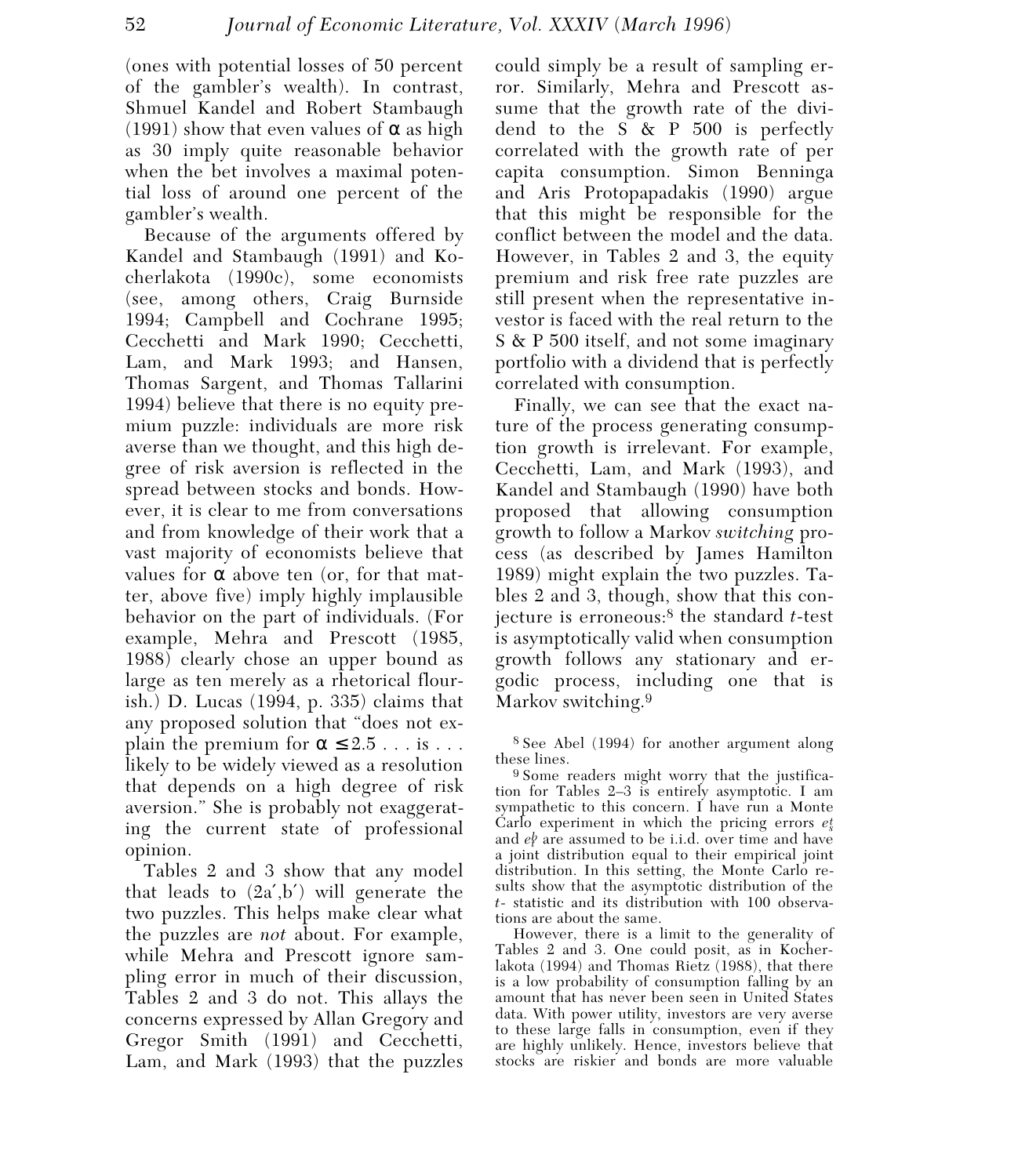Thus, Tables 2 and 3 show that there are really only three crucial assumptions generating the two puzzles. First, asset markets are complete. Second, asset markets are frictionless. (As discussed above, these two assumptions imply that there is a representative consumer.) Finally, the representative consumer's utility function has the power form assumed by Mehra and Prescott (1985) and satisfies their parametric restrictions on the discount factor and coefficient of relative risk aversion. Any model that seeks to resolve the two puzzles must weaken at least one of these three assumptions.

#### III. *Preference Modifications*

The paradigm of complete and frictionless asset markets underlies some of the fundamental insights in both finance and economics. (For example, the Modigliani-Miller Theorems and the appeal of profit maximization as an objective for firms both depend on the completeness of asset markets.) Hence, it is important to see whether it is possible to explain the two puzzles without abandoning this useful framework. To do so, we must consider possible alterations in the preferences of the representative individual; in this section, I consider three different modifications to the preferences (1): generalized expected utility, habit formation, and relative consumption effects.

## 1. *Generalized Expected Utility*

In their  $(1989)$  and  $(1991)$  articles,<sup>10</sup> Larry Epstein and Stanley Zin describe a

10 Weil (1989), Kandel and Stambaugh (1991), and Hansen, Sargent, and Tallarini (1994) provide generalization of the "standard" preference class (1). In these Generalized Expected Utility preferences, the period *t* utility *Ut* received by a consumer from a stream of consumption is described recursively using the formula:

$$
U_t = \left\{ c_t^{1-\rho} + \beta \left\{ E_t U_{t+1}^{1-\alpha} \right\}^{(1-\rho)/(1-\alpha)} \right\}^{1/(1-\rho).} \tag{3}
$$

Thus, utility today is a constant elasticity function of current consumption and future utility. Note that (1) can be obtained as a special case of these preferences by setting  $\alpha = \rho$ .

Epstein and Zin point out a crucial attribute of these preferences. In the preferences (1), the coefficient of relative risk aversion  $\alpha$  is constrained to be equal to the reciprocal of the elasticity of intertemporal substitution. Thus, highly risk averse consumers must view consumption in different time periods as being highly complementary. This is not true of the GEU preferences (3). In this utility function, the degree of risk aversion of the consumer is governed by  $\alpha$  while the elasticity of intertemporal substitution is governed by 1/ρ. Epstein and Zin (1991) argue that disentangling risk aversion and intertemporal substitution in this fashion may help explain various aspects of asset pricing behavior that appear anomalous in the context of the preferences (1).

To see the usefulness of GEU preferences in understanding the equity premium puzzle and the risk free rate puzzle, suppose there is a representative investor with preferences given by (3) who can invest in stocks and bonds. Then, the investor's optimal consump- than appears to be true when one looks at infor-

mation in the 90–year United States sample; the *t*-statistics are biased upwards. While this explanation is consistent with the facts, it has the defect of being largely nontestable using only returns and consumption data. (See Mehra and Prescott, 1988, for another critique of this argument.)

complementary analyses of the implications of this type of generalized expected utility for asset pricing.

There are other ways to generalize expected utility so as to generate interesting implications for asset prices—see Epstein and Tan Wang (1994) and Epstein and Zin (1990) for examples.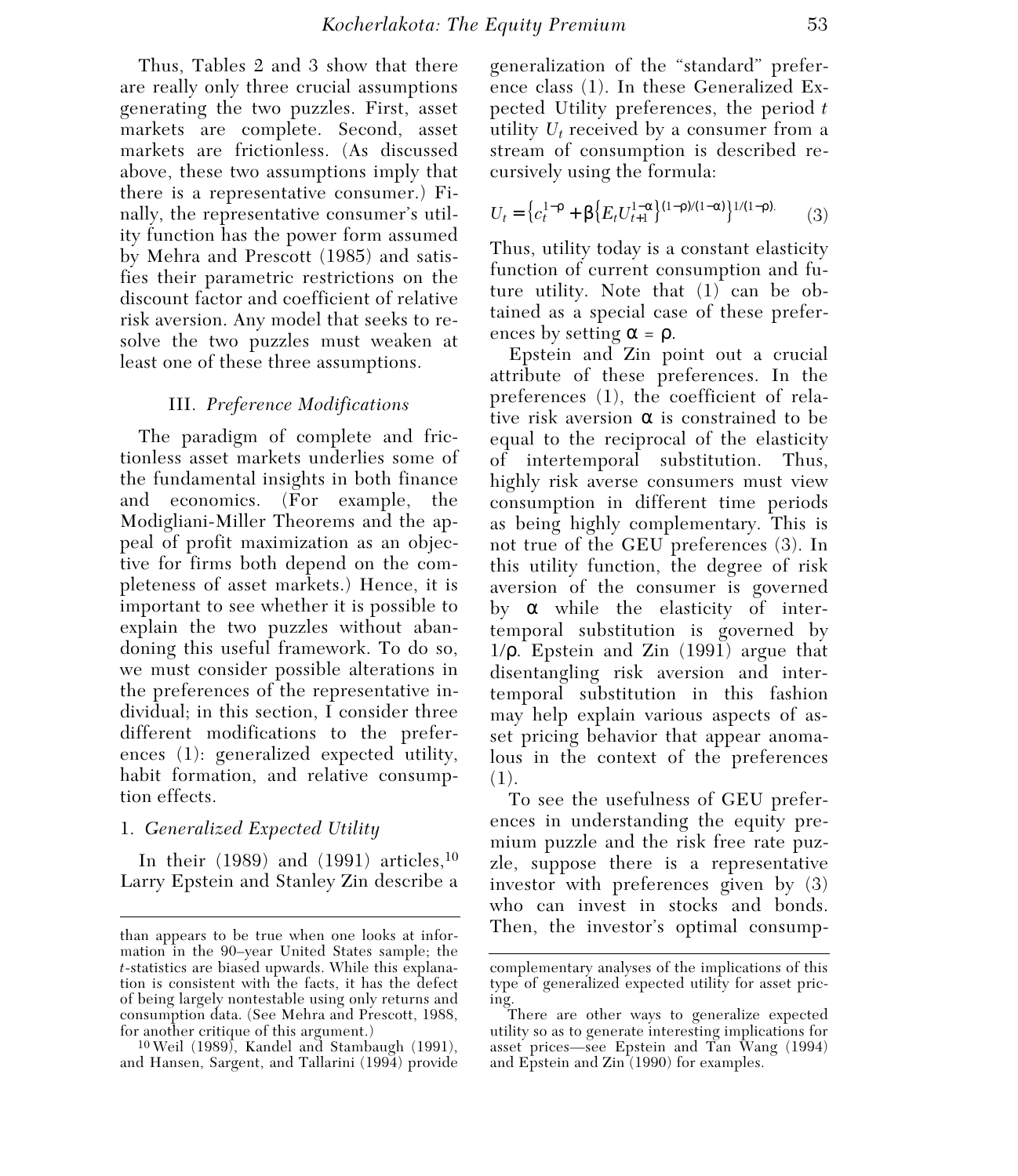tion profile must satisfy the two first order conditions:

$$
E_t\{U_{t+1}^{p-\alpha}(C_{t+1}/C_t)^{-p}(R_{t+1}^s - R_{t+1}^b)\} = 0 \quad (4a)
$$

 $βE_t$ {( $E_t U_{t+1}^{1-α}$ )<sup>(α-ρ)/(1−α)</sup>

$$
U_{t+1}^{\rho-\alpha}(C_{t+1}/C_t)^{-\rho}R_{t+1}^b = 1. \quad (4b)
$$

Note that the marginal rates of substitution depend on a variable that is fundamentally unobservable: the period  $(t + 1)$ level of utility of the representative agent (and the period *t* expectations of that utility). This unobservability makes it difficult to verify whether the data are consistent with these conditions.

To get around this problem, we can exploit the fact that it is difficult to predict future consumption growth using currently available information (see Hall 1978). Hence, I assume in the discussion of GEU preferences that future consumption growth is statistically independent of all information available to the investor today.11 Under this restriction, it is possible to show that utility in period  $(t + 1)$  is a time and state invariant multiple of consumption in period (*t* + 1). We can then apply the Law of Iterated Expectations to (4a) and (4b) to arrive at:

$$
\beta E\{ (C_{t+1}/C_t)^{-\alpha} (R_{t+1}^s - R_{t+1}^b) \} = 0 \quad (4a')
$$

$$
\begin{array}{ll} \beta[E(C_{t+1}/C_t)^{1-\alpha}](\alpha-\rho)/(1-\alpha) \\ \hspace{2.5cm} E\{(C_{t+1}/C_t)^{-\alpha}R_{t+1}^b\}=1. \end{array} \eqno{(4b')}
$$

See Kocherlakota (1990b) for a precise derivation of these first order conditions.12

11 This assumption of serial independence is also employed by Abel (1990), Epstein and Zin (1990), and Campbell and Cochrane (1995). Kandel and Stambaugh (1991), Kocherlakota (1990b), and Weil (1989) have shown that the thrust of the discussion that follows is little affected by allowing for more realistic amounts of dependence in consumption growth.

 $12$  Epstein and Zin (1991) derive a different representation for the first order conditions (4a) and (4b) of the representative investor:

The first order condition (4a′) tells us that using GEU preferences will not change Table 2: for each value of  $\alpha$ , the marginal utility gain of reducing bond holdings and investing in stocks is the same whether the preferences lie in the expected utility class (1) or in the generalized expected utility class (3). In contrast, Table 4 shows that it is possible to resolve the risk free rate puzzle using the GEU preferences. In particular, for  $β = 0.99$ , and various values of α in the set (0, 18], Table 4 presents the value of ρ that exactly satisfies the first order condition (4b).

The intuition behind these results is simple. The main benefit of modelling preferences using (3) instead of (1) is that individual attitudes toward risk and growth are no longer governed by the same parameter. However, the equity premium puzzle arises only because of economists' prior beliefs about risk aversion; hence, this puzzle cannot be resolved by disentangling attitudes toward risk and growth. On the other hand, the connection between risk aversion and intertemporal substitution in the standard preferences (1) *is* the essential element

$$
E_t\{(C_{t+1}/C_t)^{-\gamma\beta}(R_{t+1}^m)^{\gamma-1}(R_{t+1}^{\beta}-R_{t+1}^b)\}=0
$$
\n<sup>(\*)</sup>

$$
E_t\{\beta^{\gamma}(C_{t+1}/C_t)^{-\gamma p}(R_{t+1}^m)^{\gamma-1}(R_{t+1}^b)\}+1
$$
\n<sup>(\*\*)</sup>

where  $\gamma = (1 - \alpha)/(1 - \rho)$ . In (\*) and (\*\*),  $R_t^m$  is the gross real return to the representative investor's entire portfolio of assets (including human capital, housing, etc.). This representation has the desirable attribute of being valid regardless of the information set of the representative investor (so we don't have to assume that consumption growth from period  $t$  to period  $(t + 1)$  is independent of all information available to the investor in period *t*). Unfortunately, the variable  $R_t^m$  is not observable. Epstein and Zin (1991) use the valueweighted return to the NYSE as a proxy, but of course this understates the true level of diversification of the representative investor and (potentially) greatly overstates the covariability of her marginal rate of substitution with the return to the stock market. As a result, using this proxy variable leads one to the spurious conclusion that GEU preferences can resolve the equity premium puzzle with low levels of risk aversion.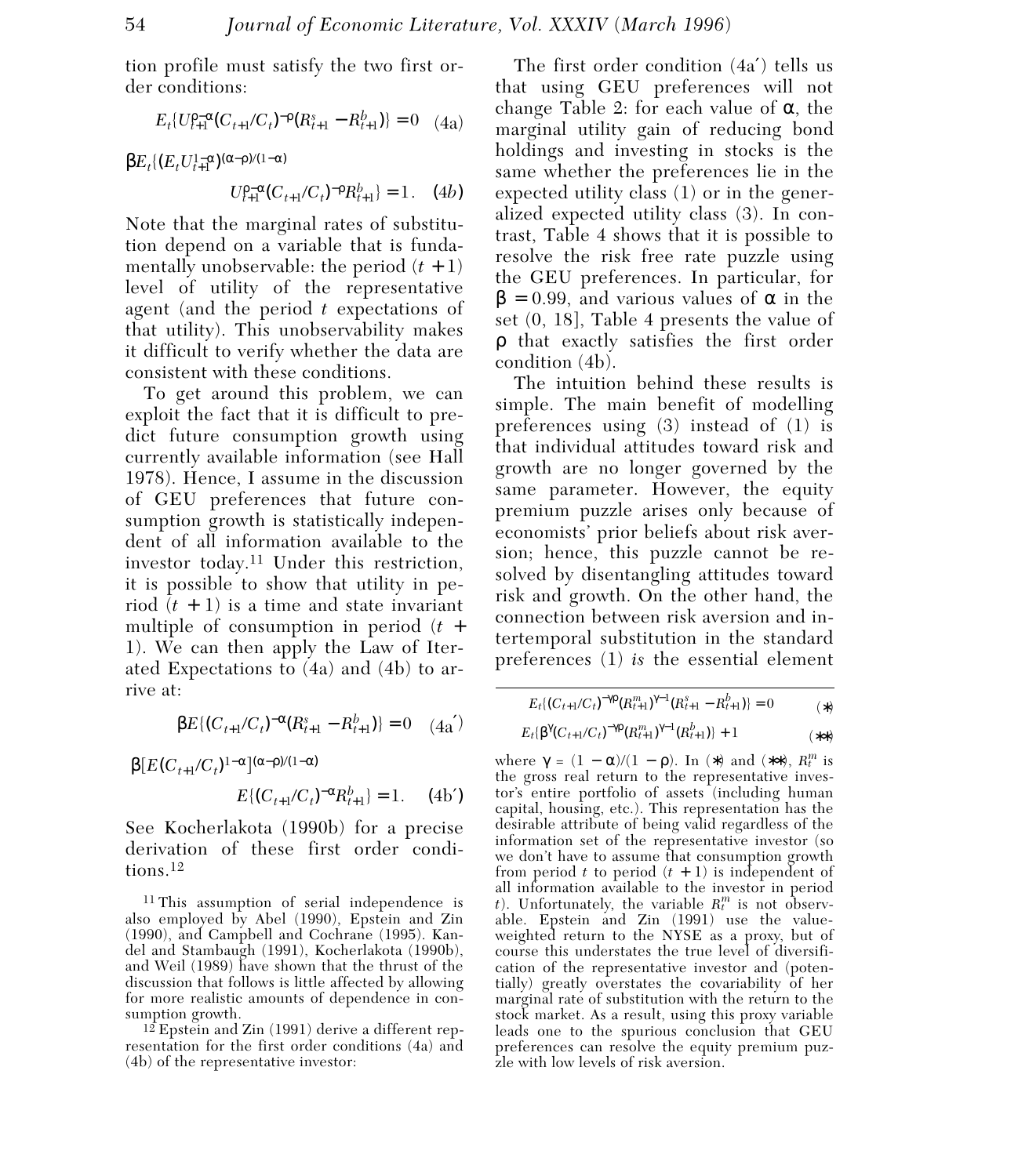| TABLE 4<br>RESOLVING THE RISK FREE RATE PUZZLE<br>WITH GEU PREFERENCES |            |          |  |  |
|------------------------------------------------------------------------|------------|----------|--|--|
|                                                                        |            |          |  |  |
| a                                                                      | $1/\alpha$ | $1/\rho$ |  |  |
| 0.500                                                                  | 2.000      | 23.93    |  |  |
| 1.000                                                                  | 1.000      | 14.91    |  |  |
| 1.500                                                                  | 0.6667     | 10.62    |  |  |
| 2.000                                                                  | 0.5000     | 8.126    |  |  |
| 2.500                                                                  | 0.4000     | 6.493    |  |  |
| 3.000                                                                  | 0.3333     | 5.345    |  |  |
| 3.500                                                                  | 0.2857     | 4.494    |  |  |
| 4.000                                                                  | 0.2500     | 3.840    |  |  |
| 4.500                                                                  | 0.2222     | 3.322    |  |  |
| 5.000                                                                  | 0.2000     | 2.903    |  |  |
| 5.500                                                                  | 0.1818     | 2.557    |  |  |
| 6.000                                                                  | 0.1667     | 2.267    |  |  |
| 6.500                                                                  | 0.1538     | 2.022    |  |  |
| 7.000                                                                  | 0.1429     | 1.811    |  |  |
| 7.500                                                                  | 0.1333     | 1.629    |  |  |
| 8.000                                                                  | 0.1250     | 1.469    |  |  |
| 8.500                                                                  | 0.1176     | 1.330    |  |  |
| 9.000                                                                  | 0.1111     | 1.206    |  |  |
| 9.500                                                                  | 0.1053     | 1.096    |  |  |
| 10.00                                                                  | 0.1000     | 0.9974   |  |  |
| 10.50                                                                  | 0.09524    | 0.9091   |  |  |
| 11.00                                                                  | 0.09091    | 0.8295   |  |  |
| 11.50                                                                  | 0.08696    | 0.7574   |  |  |
| 12.00                                                                  | 0.08333    | 0.6920   |  |  |
| 12.50                                                                  | 0.08000    | 0.6325   |  |  |
| 13.00                                                                  | 0.07692    | 0.5781   |  |  |
| 13.50                                                                  | 0.07407    | 0.5283   |  |  |
| 14.00                                                                  | 0.07143    | 0.4826   |  |  |
| 14.50                                                                  | 0.06897    | 0.4406   |  |  |
| 15.00                                                                  | 0.06667    | 0.4018   |  |  |
| 15.50                                                                  | 0.06452    | 0.3660   |  |  |
| 16.00                                                                  | 0.06250    | 0.3329   |  |  |
| 16.50                                                                  | 0.06061    | 0.3022   |  |  |
| 17.00                                                                  | 0.05882    | 0.2737   |  |  |
| 17.50                                                                  | 0.05714    | 0.2472   |  |  |
| 18.00                                                                  | 0.05556    | 0.2226   |  |  |

 In this table, the first column is the coefficient of relative risk aversion  $\alpha$ , the second column is the corresponding elasticity of intertemporal substitution if preferences are of the form (1), and the third column is the value of 1/ρ that satisfies the risk free rate first order condition (4b′) given that preferences are of the form (3), β = 0.99 and α has the value specified in the first column.

of the risk free rate puzzle. To match the equity premium, risk aversion has to be high. But in the standard prefer-

## 2. *Habit Formation*

We have seen that the risk free rate puzzle is a consequence of the demand for savings being too low when individuals are highly risk averse and have preferences of the form (1). The GEU preference class represents one way to generate high savings demand when individuals are highly risk averse. There is another, perhaps more intuitive, approach. The standard preferences (1) assume that the level of consumption in period  $(t - 1)$  does not affect the marginal utility of consumption in period *t*. It may be more natural to think that an individual who consumes a lot in period (*t* − 1) will get used to that high level of consumption, and will more strongly desire consumption in period *t*; mathematically, the individual's marginal utility of consumption in period *t* is an *increasing* function of period (*t* −1) consumption.

This property of intertemporal preferences is termed *habit formation*. The basic implications of habit formation for asset returns (as explained by Constan-

13 Weil (1989) emphasizes that GEU preferences cannot explain the risk free rate puzzle if one forces the coefficient of relative risk aversion to be "reasonable" (say, approximately 1). He shows that under this restriction, then the elasticity of intertemporal substitution must be very large to be consistent with the risk free rate. (See Table 4 for a confirmation.) This large elasticity of intertemporal substitution appears to contradict the results of Hall (1988), who shows that the estimated slope coefficient is very small in a regression of consumption growth on expected real interest rates (although Weil, 1990, points out that it is difficult to see a direct linkage between Hall's regression coefficients and the parameters that describe the GEU preferences).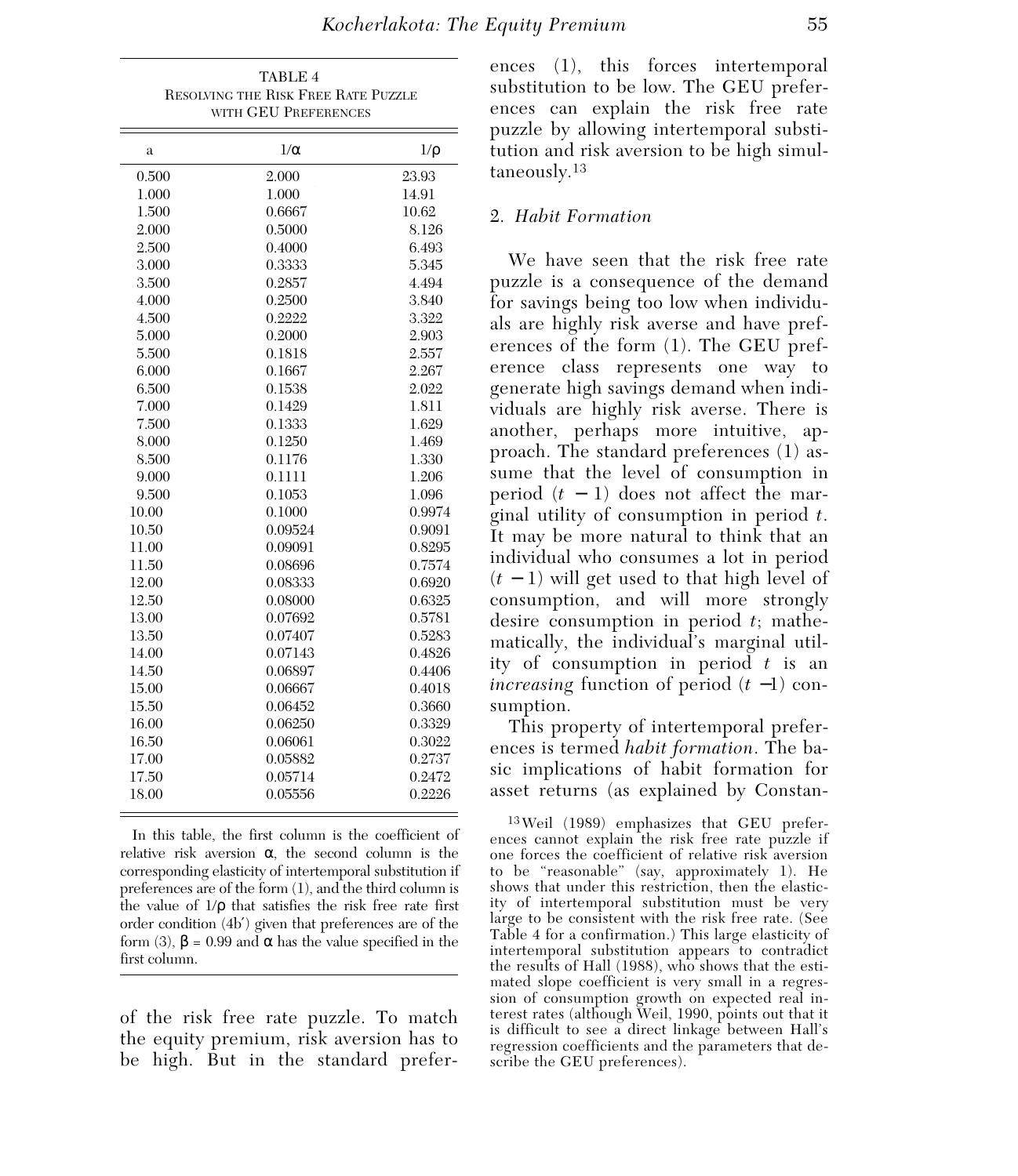tinides 1990; and Heaton 1995) can be captured in the following simple model. Suppose that there is a representative agent with preferences in period *t* represented by the utility function:

$$
E_t \Sigma_{s=0}^{\infty} \beta^{s} (c_{t+s} - \lambda c_{t+s-1})^{1-\alpha} / (1-\alpha), \lambda > 0. \tag{5}
$$

Thus, the agent's momentary utility is a decreasing function of last period's consumption: it takes more consumption today to make him happy if he consumed more yesterday.

The individual's marginal utility with respect to period *t* consumption is given by the formula:

$$
MU_t = (c_t - \lambda c_{t-1})^{-\alpha} - \beta \lambda E_t (c_{t+1} - \lambda c_t)^{-\alpha}.
$$
 (6)

Thus, the marginal utility of period *t* consumption is an increasing function of period (*t* − 1) consumption. Note that there are two pieces to this formula for marginal utility. The first term captures the fact that if I buy a BMW rather than a Yugo today, then I am certainly better off today; however, the second piece models the notion that having the BMW "spoils" me and reduces my utility from all future car purchases.

The individual's optimal consumption portfolio must satisfy the two first order conditions that make him indifferent to buying or selling more stocks or bonds:

$$
\beta E_t \{ (MU_{t+1}/MU_t)(R_{t+1}^s - R_{t+1}^b) \} = 0 \quad (7a)
$$

$$
\beta E_t \{ (MU_{t+1}/MU_t) R_{t+1}^b \} = 1 \tag{7b}
$$

where  $MU_t$  is defined as in (6). We can apply the Law of Iterated Expectations to obtain:

$$
\beta E\{(MU_{t+1}/MU_t)(R_{t+1}^s - R_{t+1}^b)\} = 0 \quad (7a')
$$

$$
\beta E\{(MU_{t+1}/MU_t)R_{t+1}^b\} = 1. \tag{7b'}
$$

The problem with trying to satisfy  $(7a')$  and  $(7b')$  is that  $MU_t$  depends on the investor's ability to predict future consumption growth. As with GEU preferences, this means that the formula for the marginal utility depends on the individual's (possibly unobservable) information. As in that context, it is convenient to assume that consumption growth from period  $t$  to period  $(t + 1)$  is unpredictable. Then the ratio of marginal utilities is given by:

$$
MU_{t+1}/MU_t = \{(\varphi_{t+1}\varphi_t - \lambda\varphi_t)^{-\alpha} \n- \lambda\beta(\varphi_{t+1}\varphi_t)^{-\alpha}E(\varphi - \lambda)^{-\alpha}\}/ \n\{(\varphi_t - \lambda)^{-\alpha} - \lambda\beta(\varphi_t)^{-\alpha}E(\varphi - \lambda)^{-\alpha}\} \qquad (8)
$$

where  $\varphi_t \equiv C_t/C_{t-1}$ . This allows us to easily estimate  $MU_{t+1}/MU_t$  by using the sample mean to form an estimate of the unconditional expectations in the formula (8).

With the preference class (1), it is not possible to simultaneously satisfy equations (2a') and (2b') without driving  $\beta$ above one. This is not true of preferences that exhibit habit formation. For example, suppose we set  $\beta = 0.99$ . Unlike the preference class (1), it is then possible to find preference parameters to satisfy both (7a′) and (7b′). In particular, if we set  $\alpha = 15.384$  and  $\lambda = 0.174$ , then the sample analogs of both first order conditions are exactly satisfied in the data.14

14 Instead of (7a′,b′), Wayne Ferson and Constantinides (1991) work with an alternative implication of (7a,b):

$$
E\{MU_tZ_t/(C_t-\lambda C_{t-1})^{-\alpha}\}
$$
  
= 
$$
\beta E\{MU_{t+1}R_{t+1}Z_t/(C_t-\lambda C_{t-1})^{-\alpha}\} \quad (*)
$$

where  $R_{t+1}$  is the gross return to an arbitrary asset, and  $Z_t$  is an arbitrary variable observable to the econometrician and to the agent at time *t*. This condition has the desirable property that it does not involve terms that are unobservable to the econometrician. However, (\*) is a different type of implication of optimal behavior from  $(4a,b)$  or (2a,b) because it is not just an averaged version of  $(7a,b)$  (even when  $Z_t$  is set equal to  $\overline{1}$ ). In order to be consistent across preference orderings, I work with  $(7a,b)$ .

In the context of a calibrated general equilibrium model, Constantinides (1990) generates a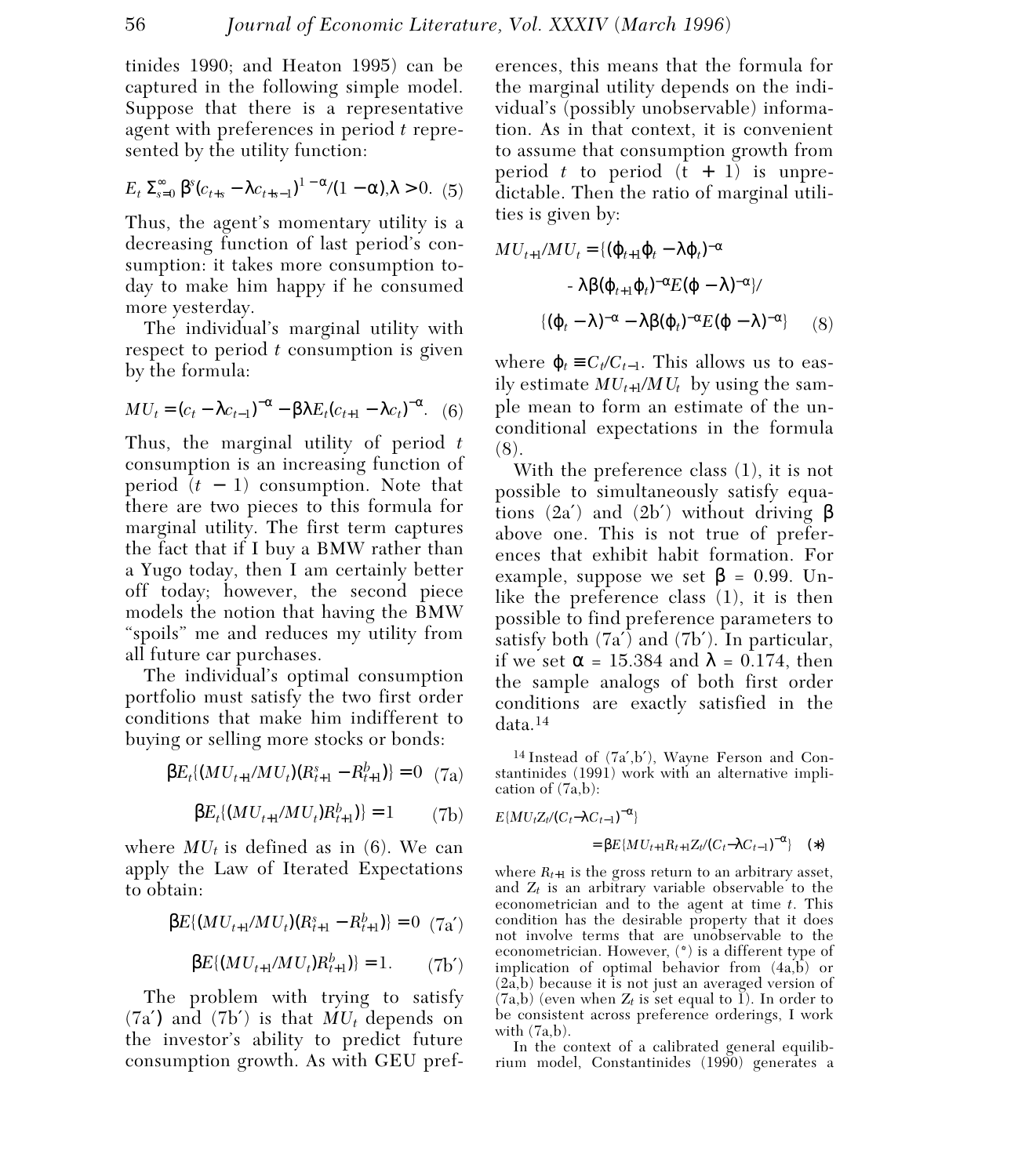There are two implications of this result. First, habit formation does not resolve the equity premium puzzle: it is still true that the representative investor is indifferent between stocks and bonds only if she is highly averse to consumption risk. On the other hand, habit formation does help resolve the risk free rate puzzle—it is possible to satisfy  $(7a')$  and  $(7b')$  without setting  $\beta$ larger than one. The intuition behind this finding is simple. For any given level of current consumption, the individual knows that his desire for consumption will be higher in the future because consumption is habit forming; hence, the individual's demand for savings increases relative to the preference specification (1).

## 3. *Relative Consumption: "Keeping up with the Joneses"*

The standard preferences (1) assume that individuals derive utility only from their own consumption. Suppose, though, that as James Duesenberry (1949) posits, an individual's utility is a function not just of his own consumption but of societal levels of consumption. Then, his investment decisions will be affected not just by his attitudes toward his own consumption risk, but also by his attitudes toward variability in societal consumption. Following up on this intuition, Abel (1990) and Jordi Gali (1994) examine the asset pricing implications of various classes of preferences in which the utility an individual derives from a

given amount of consumption depends on per capita consumption.15

I will work with a model that combines features of Abel's and Gali's formulations. Suppose the representative individual has preferences in period *t*:

$$
E_t \Sigma_{s=0}^{\infty} \beta^s c_{t+s}^{1-\alpha} C_{t+s-1}^{\lambda} C_{t+s-1}^{\lambda} / (1-\alpha), \alpha \ge 0 \quad (9)
$$

where  $c_{t+s}$  is the individual's level of consumption in period  $(t + s)$  while  $C_{t+s}$  is the level of per capita consumption in period  $(t + s)$  (in equilibrium, of course, the two are the same). Thus, the individual derives utility from how well she is doing today *relative* to how well the average person is doing today and how well the average person did last period. If the individual is a jealous sort, then it is natural to think of  $\gamma$  and  $\lambda$  as being negative: the individual is unhappy when others are doing well. If the individual is patriotic, then it is natural to think of  $\gamma$ and  $\lambda$  as being positive: the individual is happy when per capita consumption for the nation is high.

The representative individual treats per capita consumption as exogenous when choosing how much to invest in stocks and bonds. Hence, in equilibrium, the individual's first order conditions take the form:

$$
E_t\{(C_{t+1}/C_t)^{\gamma-\alpha}(C_t/C_{t-1})^{\lambda}(R_{t+1}^s) - R_{t+1}^b)\} = 0 \quad (10a)
$$

$$
\beta E_t \{ (C_{t+1}/C_t)^{\gamma-\alpha} (C_t/C_{t-1})^{\lambda} R_{t+1}^b \} = 1. \tag{10b}
$$

We can apply the law of iterated expectations to derive the two conditions:

$$
E\{(C_{t+1}/C_t)^{\gamma-\alpha}(C_t/C_{t-1})^{\lambda}(R_{t+1}^s)
$$

$$
-R_{t+1}^b\}=0 \quad (10a')
$$

$$
\beta E\{ (C_{t+1}/C_t)^{\gamma-\alpha} (C_t/C_{t-1})^{\lambda} R_{t+1}^b \} = 1. \qquad (10b')
$$

15 See Campbell and Cochrane (1995) and James Nason (1988) for models which feature both relative consumption effects and time-varying risk aversion.

large equity premium and a low risk free rate by assuming that the representative agent's utility function has a large value of λ and a low value of α. However, it is important to keep in mind that when  $\lambda$  is large, the individual requires a large level of consumption in order to just survive; he will pay a lot to avoid small consumption gambles even if  $\alpha$  is low. Thus, Constantinides' proposed resolution of the puzzles requires individuals to be very averse to consumption risk (although, as he shows, not to wealth risk).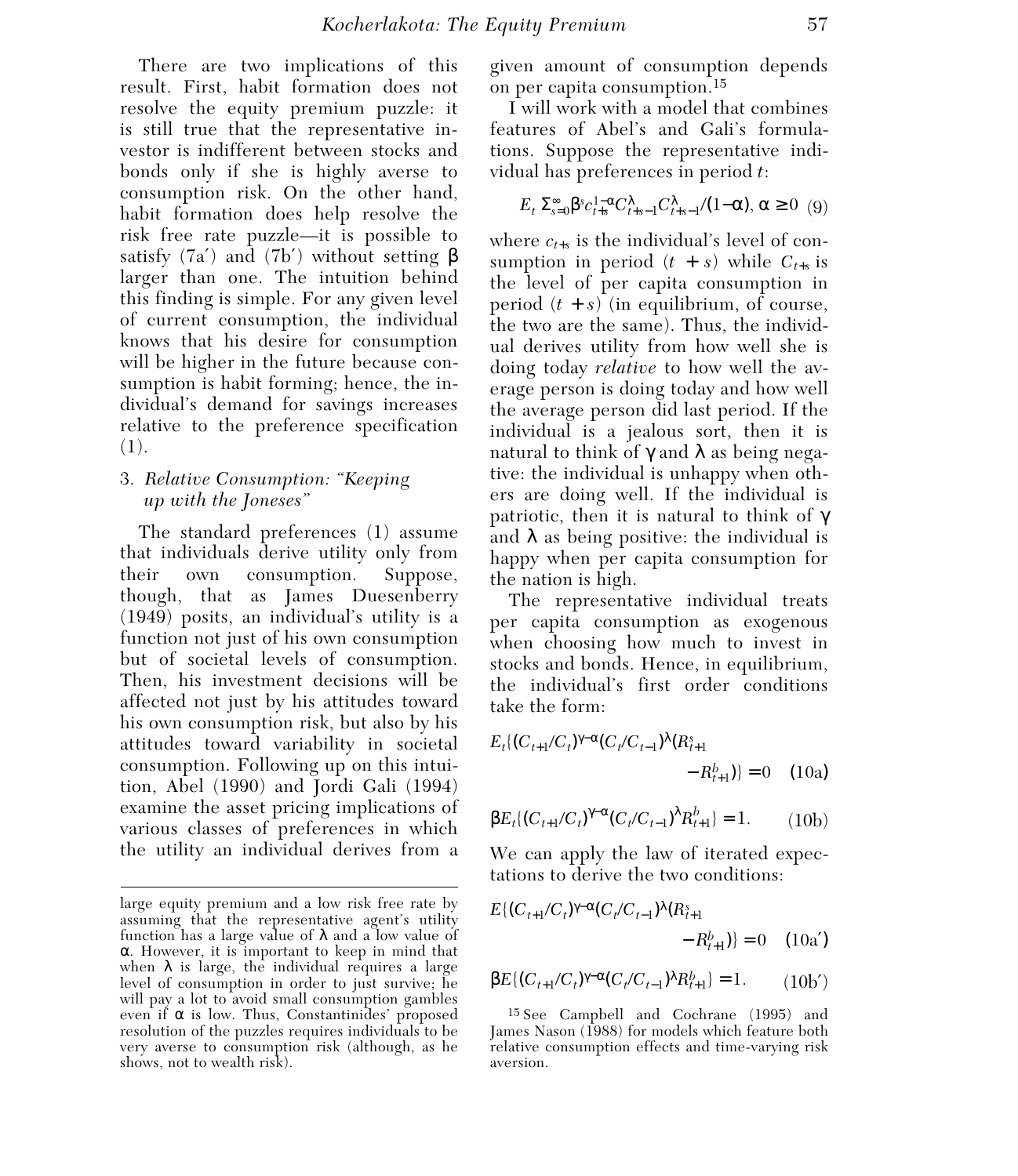For any specification of the discount factor β and the coefficient of relative risk aversion  $\alpha$ , it is possible to find settings for  $\gamma$  and  $\lambda$  such that the puzzles are resolved in that the sample analogs of (10a′) and (10b′) are satisfied. For example, suppose  $\beta = 0.99$ . Then, if  $(\alpha - \gamma)$  $= 19.280$ , and  $\lambda = 3.813$ , the sample analogs of (10a′) and (10b′) are satisfied exactly.

This model offers the following explanation for the seemingly large equity premium. When γ is large in absolute value, an individual's marginal utility of own consumption is highly sensitive to fluctuations in per capita consumption and therefore strongly negatively related to stock returns. Thus, even if  $\alpha$  is small so that the "representative" investor is not all that averse to individual consumption risk, she does not find stocks attractive because she is highly averse to per capita consumption risk.

However, the presence of contemporaneous per capita consumption in the representative investor's utility function does not help explain the risk free rate puzzle: if λ is set equal to zero,  $(10a')$ and  $(10b')$  become equivalent to  $(2a')$ and (2b′). We know from our analysis of those equations that if  $\lambda = 0$ , it is necessary to drive β larger than one in order to satisfy  $(10b')$  given that  $(10a')$  is satisfied. The positive effect of *lagged* per capita consumption on current marginal utility increases the individual's demand for savings and allows (10a′) to be satisfied with a relatively low value of β.

## 4. *Summary*

Mehra and Prescott (1985) require the preferences of the representative individual to lie in the "standard" class (1). We have seen that these preferences can be made consistent with the large equity premium only if the coefficient of relative risk aversion is pushed near 20. Given the low level of the average Treasury bill return, individuals who see consumption in different periods as so complementary will be happy with the steep consumption profile seen in United States data only if their "discount" factor is above one.

Several researchers have explored the consequences of using broader classes of preferences. Broadly speaking, there are two lessons from this type of sensitivity analysis. First, the risk free rate puzzle can be resolved as long as the link between individual attitudes toward risk and growth contained in the standard preferences (1) is broken. Second, the equity premium puzzle is much more robust: individuals must either be highly averse to their own consumption risk or to per capita consumption risk if they are to be marginally indifferent between investing in stocks or bonds.

It seems that any resolution to the equity premium puzzle in the context of a representative agent model will have to assume that the agent is highly averse to consumption risk. Per capita consumption is very smooth, and therefore does not covary greatly with stock returns. Yet people continue to demand a high expected return for stocks relative to bonds. The only possible conclusion is that individuals are extremely averse to any marginal variation in consumption (either their own or societal).

## IV. *Incomplete Markets and Trading Costs*

In this section, I examine the ability of models with incomplete markets and various sorts of trading frictions to explain the asset returns data.16 Unlike the

<sup>16</sup> Throughout my discussion, I ignore the existence of fiat money. Pamela Labadie (1989) and Alberto Giovannini and Labadie (1991) show that motivating a demand for money via a cash-inadvance constraint does not significantly alter the asset pricing implications of the Mehra-Prescott (1985) model. However, a richer model of money demand might have more dramatic effects on asset prices.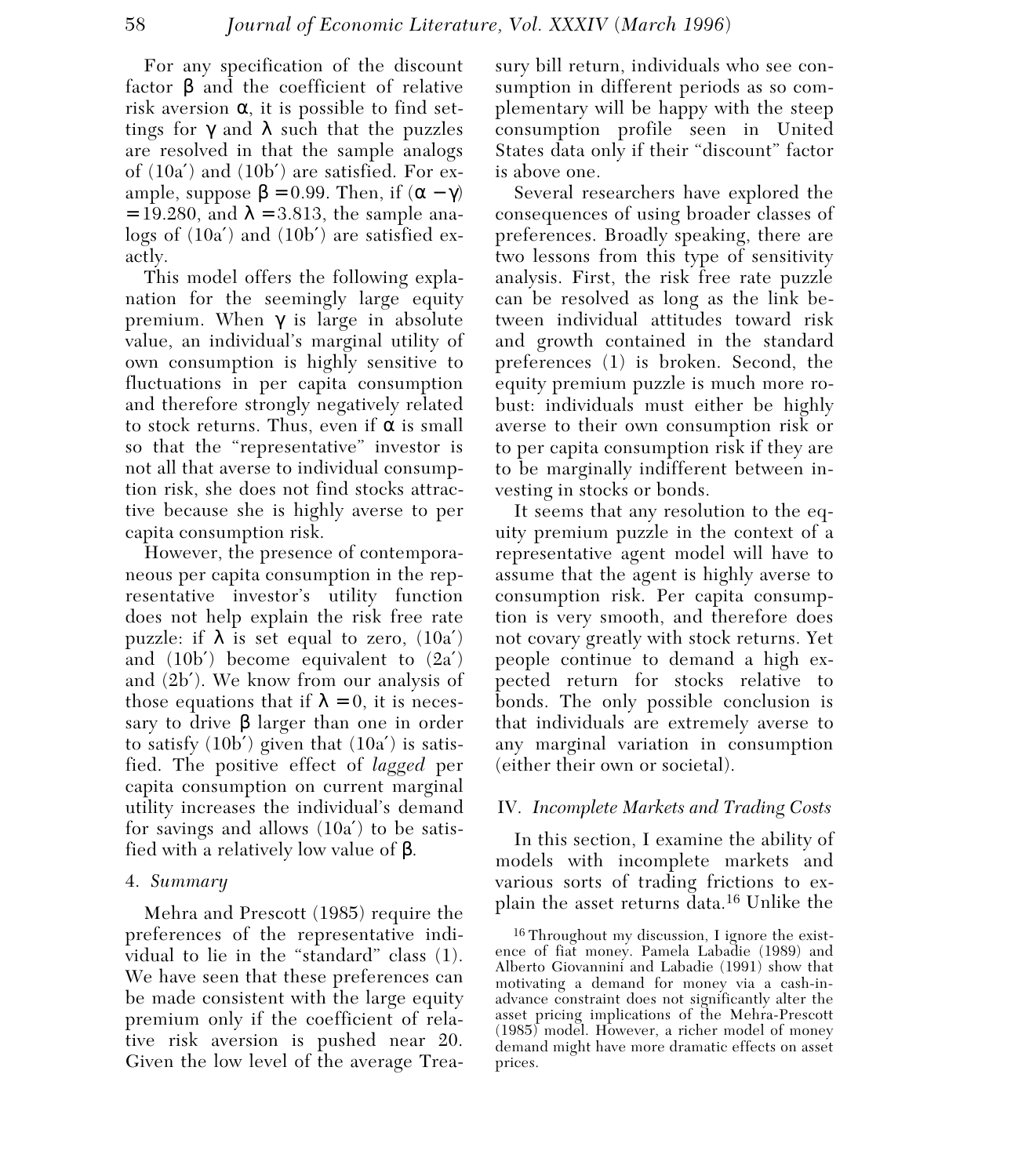previous section, which focused solely on the decision problem of a "representative" agent, the analysis will (necessarily) be fully general equilibrium in nature. Because of the complexity of these dynamic general equilibrium models, their implications are generated numerically; I find that this makes any intuition more speculative in nature.

Throughout this section, all investors are assumed to have identical preferences of the form (1). The "game" in this literature is to explain the existence of the puzzles solely through the presence of incompleteness and trading costs that Mehra and Prescott assume away (just as in Section III, the "game" was to explain the puzzle without allowing such frictions).

## 1. *Incomplete Markets*

Underlying the Mehra-Prescott model is the presumption that the behavior of per capita consumption growth is a good guide to the behavior of individual consumption growth. We have seen that this belief is warranted if asset markets are *complete* so that individuals can write contracts against any contingency: individuals will use the financial markets to diversify away any idiosyncratic differences in their consumption streams. As a result, their consumption streams will look similar to each other and to per capita consumption.

However, in reality, it does not appear easy for individuals to directly insure themselves against all possible fluctuations in their consumption streams. (For example, it is hard to directly insure oneself against fluctuations in labor income.) For this reason, most economists believe that insurance markets are *incomplete*. Intuitively, in the absence of these kinds of markets, individual consumption growth will feature risk not present in per capita consumption growth and so individual consumption growth will be

more variable than per capita consumption growth. As a result, models with incomplete markets offer the hope that while the covariance of per capita consumption growth with stock returns is small, individual consumption growth may covary enough with stock returns to explain the equity premium.

*Dynamic Self-insurance and the Risk Free Rate.* The intuitive appeal of incomplete markets for explaining asset returns data is supported by the work of Weil (1992). He studies a two period model in which financial markets are incomplete. He shows that if individual preferences exhibit prudence (that is, convex marginal utility—see Miles Kimball 1990), the extra variability in individual consumption growth induced by the absence of markets helps resolve the risk free rate puzzle. Without complete markets, individuals must save more in order to self-insure against the randomness in their consumption streams; the extra demand for savings drives down the risk free rate. Weil also shows that if individuals exhibit not just prudence but decreasing absolute prudence (see Kimball 1990), the additional variability in consumption growth induced by market incompleteness also helps to explain the equity premium puzzle. The extra riskiness in individual consumption makes stocks seem less attractive to an individual investor than they would to a "representative" consumer.<sup>17</sup>

Unfortunately, two period models cannot tell the full story because they abstract from the use of *dynamic* trading as a form of insurance against risk. For example, suppose my salary next year is equally likely to be \$40,000 or

<sup>17</sup> Mankiw (1986) shows that if the conditional variability of individual income shocks is higher when the aggregate state of the economy is lower, then prudence alone is sufficient to generate a higher equity premium in the incomplete markets environment.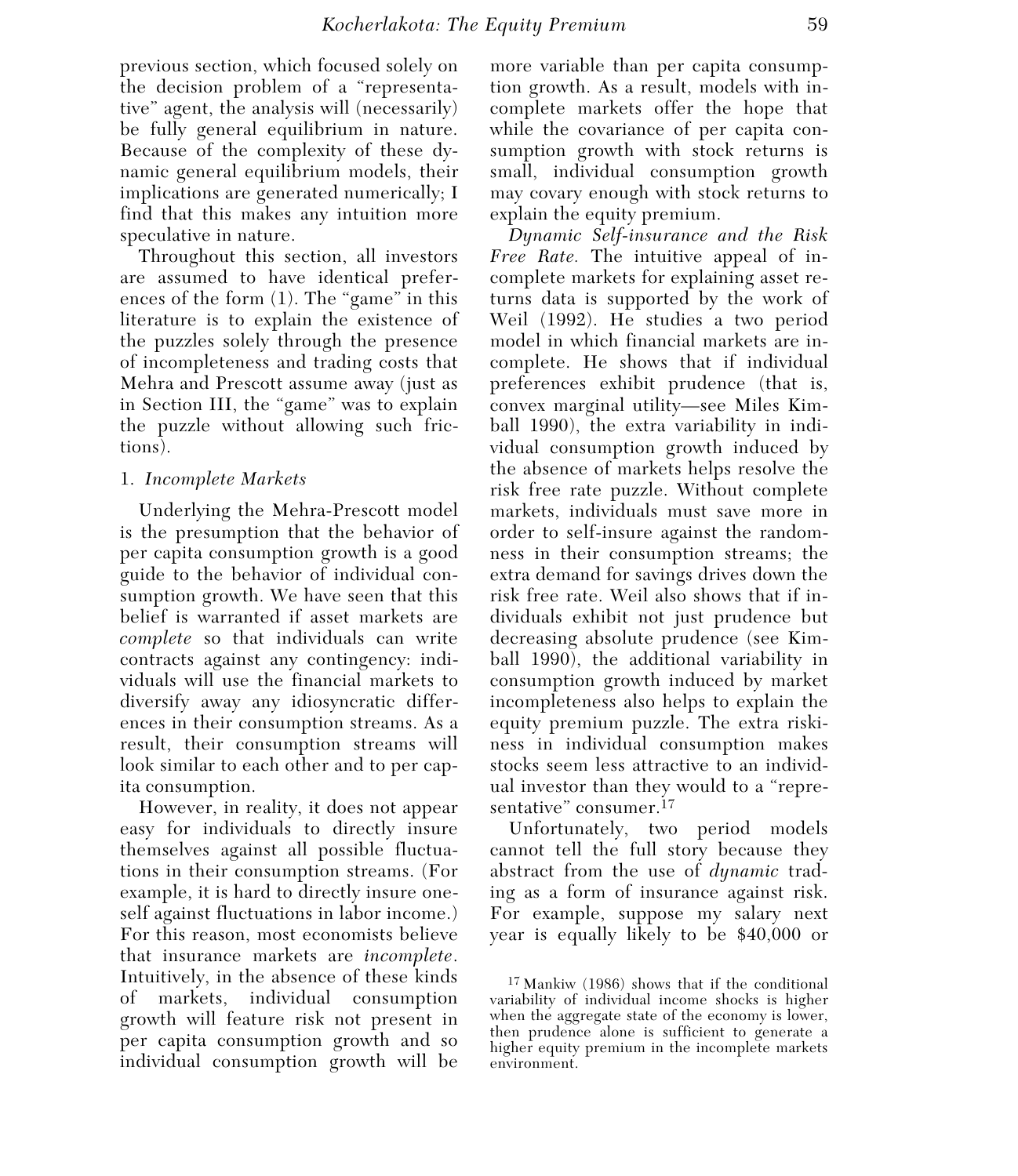\$50,000. If I die at the end of the year and do not care about my descendants, then the variability in income has to be fully reflected in my expenditure patterns. This is the behavior that is captured by two period models. On the other hand, if I know I will live for many more years, then I need not absorb my income risk fully into current consumption—I can partially offset it by reducing my savings when my income is high and increasing my savings when my income is low.

To understand the quantitative implications of dynamic self-insurance for the risk free rate, it is best to consider a simple model of asset trade in which there are a large number (in fact, a continuum) of ex ante identical infinitely lived consumers. Each of the consumers has a random labor income and their labor incomes are independent of one another (so there is no variability in per capita income). The consumers cannot directly write insurance contracts against the variability in their individual income streams. In this sense, financial markets are incomplete. However, the individuals are able to make risk free loans to one another, although they cannot borrow more than *B* in any period.

For now, I want to separate the effects of binding borrowing constraints from the effects of incomplete markets. To eliminate the possibility that the debt ceiling *B* is ever a binding constraint, I assume throughout the following discussion that *B* is larger than  $y_{\text{min}}/r$ , where  $y_{\text{min}}$  is the lowest possible realization of income. No individual will borrow more than  $y_{\text{min}}/r$ ; doing so would mean that with a sufficiently long run of bad income realizations, the individual would be forced into default, which is assumed to be infinitely costly (see Aiyagari 1994). Market clearing dictates that for every lender, there must be a borrower; hence,  $y_{\text{min}}$  must be larger than

zero if there is to be trade in equilibrium.18

As in the two period context, an individual in this economy faces the possibility of an uninsurable consumption fall. The desire to guard against this possibility (at least on the margin) generates a greater demand to transfer resources from the present to the future than in a complete markets environment. This extra demand for saving forces the equilibrium interest rate below the complete markets interest rate.19

However, the ability to *dynamically* self-insure in the infinite horizon setting means that the probability of an uninsurable consumption fall is much smaller than in the two period context. In equilibrium, the "typical" individual has no savings (because net asset holdings are zero), but does have a "line of credit"  $y_{\text{min}}/r$ . The individual can buffer any short-lived falls in consumption by borrowing; his line of credit can be exhausted only by a relatively unlikely long "run" of bad income realizations. (Equivalently, in a stationary equilibrium, few individuals are near their credit limit at any given point in time.)

18 Christopher Carroll (1992) argues using data from the Panel Study in Income Dynamics that *y*min equals zero. In this case, no individual can ever borrow (because their debt ceiling equals zero). There can be trade of risk free bonds only if there is an outside supply of them (say, by the government). Then, the risk free rate puzzle becomes an issue of how *low* the amount of outside debt must be in order to generate a plausibly low value for the risk free rate. There is no clean answer to this question in the existing literature.

19 Marilda Sotomayor (1984) proves that the individual demand for asset holdings and for consumption grows without bound over time if the interest rate equals the rate of time preference the complete markets interest rate. (Her result is valid without the assumption of convex marginal utility as long as the consumption set is bounded from below.) This implies that the equilibrium interest rate must fall below the rate of time preference in order to deter individuals from saving so much. See Zeldes (1989b) and Angus Deaton (1992) for numerical work along these lines in a finite horizon setting.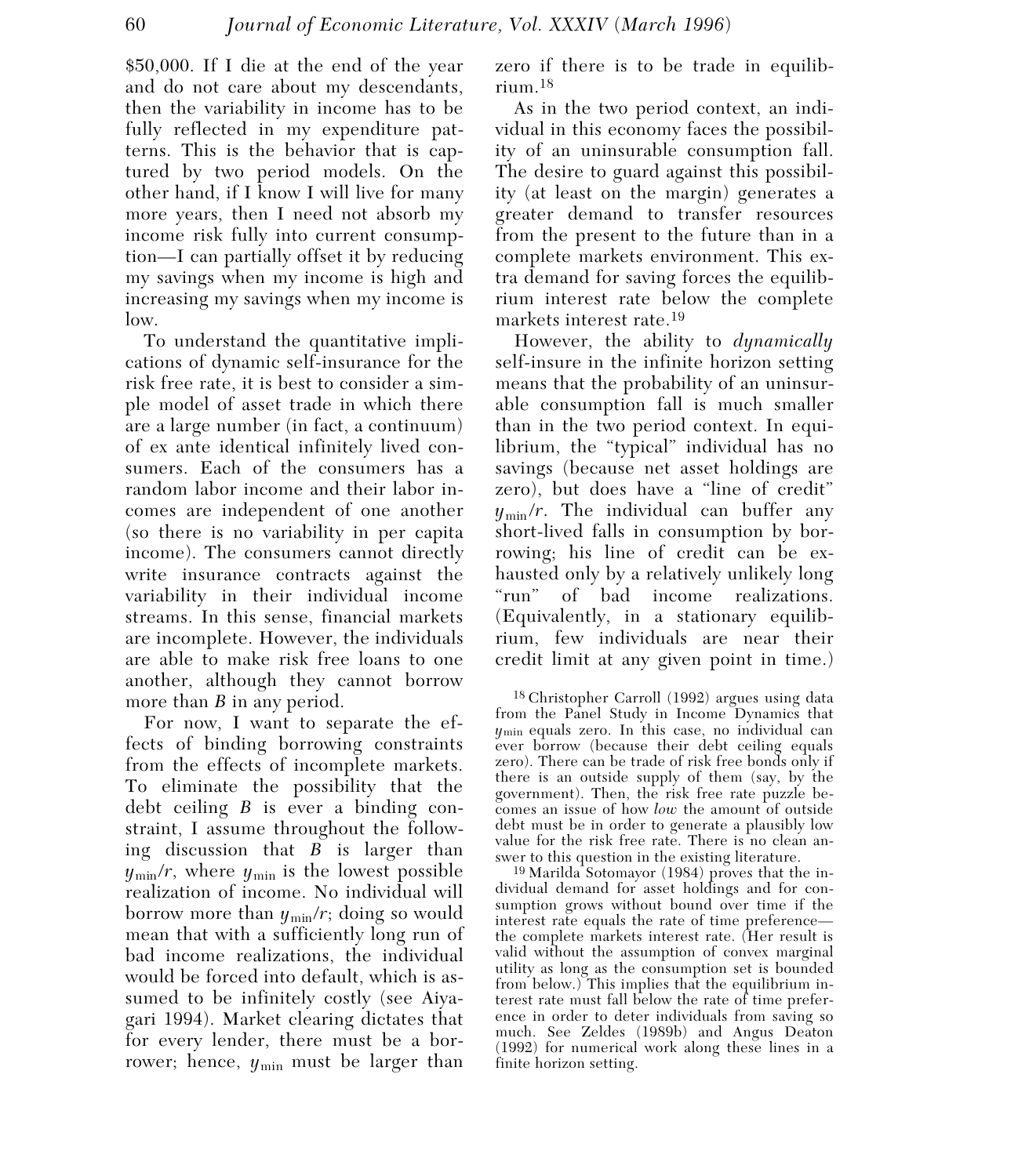Thus, the extra demand for savings generated by the absence of insurance markets will generally be smaller in the infinite horizon economy than in a two period model.

This reasoning suggests that in the infinite horizon setting, the absence of income insurance markets may have little impact on the interest rate. The numerical work of Huggett (1993) and Heaton and D. Lucas (1995b) confirms this intuition. They examine infinite horizon economies which are calibrated to accord with aspects of United States data on individual labor income and find that the difference between the incomplete markets interest rate and the complete markets interest rate is small.20

The above discussion assumes that individual income shocks die out eventually (that is, the shocks are stationary). Constantinides and Darrell Duffie (1995) point out that the story is very

20 In fact, they obtain these results in economies in which some fraction of the agents face binding borrowing constraints in equilibrium. Relaxing these borrowing constraints or adding outside debt will serve to further increase the equilibrium interest rate toward the complete markets rate (Aiyagari 1994).

There is a caveat associated with the results of Huggett (1993) and Heaton and D. Lucas (1995b)—and with most of the other numerical work described later in this paper. For computational reasons, these papers assume that the process generating individual income is discrete. This discretization may impose an artificially high lower bound on income—that is, an artificially high value of  $y_{\text{min}}$ . Thus, Heaton and D. Lucas (forthcoming) assume that income cannot fall below 75 percent of its mean value. Huggett (1993) is more conservative in assuming that income cannot fall below about ten percent of its mean value. In both cases, finer and more accurate discretizations may drive *y*min lower.

This technical detail may have important consequences for the numerical results because no individual can ever borrow more than  $y_{\text{min}}/r$ . As  $y_{\text{min}}$ falls, there is an increased probability of a fall in consumption that cannot be "buffered" by using accumulated savings or by borrowing, and the downward pressure on the equilibrium interest rate rises. In fact, as  $y_{\text{min}}$  goes to zero, the equilibrium interest rate must go to zero (if there is no outside debt).

different when shocks to individual labor income are permanent instead of transitory. Under the assumption of permanence, dynamic self-insurance can play no role: income shocks must be fully absorbed into consumption. For example, if my salary falls by \$10,000 permanently, then the only way to keep my consumption smooth over time is reduce it by the same \$10,000 in every period: I cannot just temporarily run down my savings account to smooth consumption. Because income shocks must be fully absorbed into consumption, the results from the two period model become much more relevant. Indeed, Constantinides and Duffie (1995) show that the absence of labor income insurance markets, combined with the permanence of labor income shocks, has the potential to generate a risk free rate that may be much lower than the complete markets risk free rate.

The issue, then, becomes an empirical one: how persistent (and variable) are otherwise undiversifiable shocks to individual income? This is a difficult matter to sort out because of the paucity of time series evidence available. However, Heaton and D. Lucas (1995a) use data from the Panel Study of Income Dynamics and estimate the autocorrelation of idiosyncratic21 labor income shocks to be around 0.5. When they examine the predictions of the above model using this autocorrelation for labor income (or even an autocorrelation as high as 0.8), they find that the equilibrium interest

21 What matters is the persistence of the *undiversifiable* component of labor income. Heaton and Lucas (1995a) implicitly assume that individuals can hedge any labor income risk that is correlated with aggregate consumption. Hence, they obtain their autocorrelation estimate of 0.5 only after first controlling for aggregate effects upon individual labor income (this may explain why their estimate of persistence is so much lower than that of Glenn Hubbard, Jonathan Skinner, and Zeldes, 1994, who control for aggregate effects only through the use of year dummies).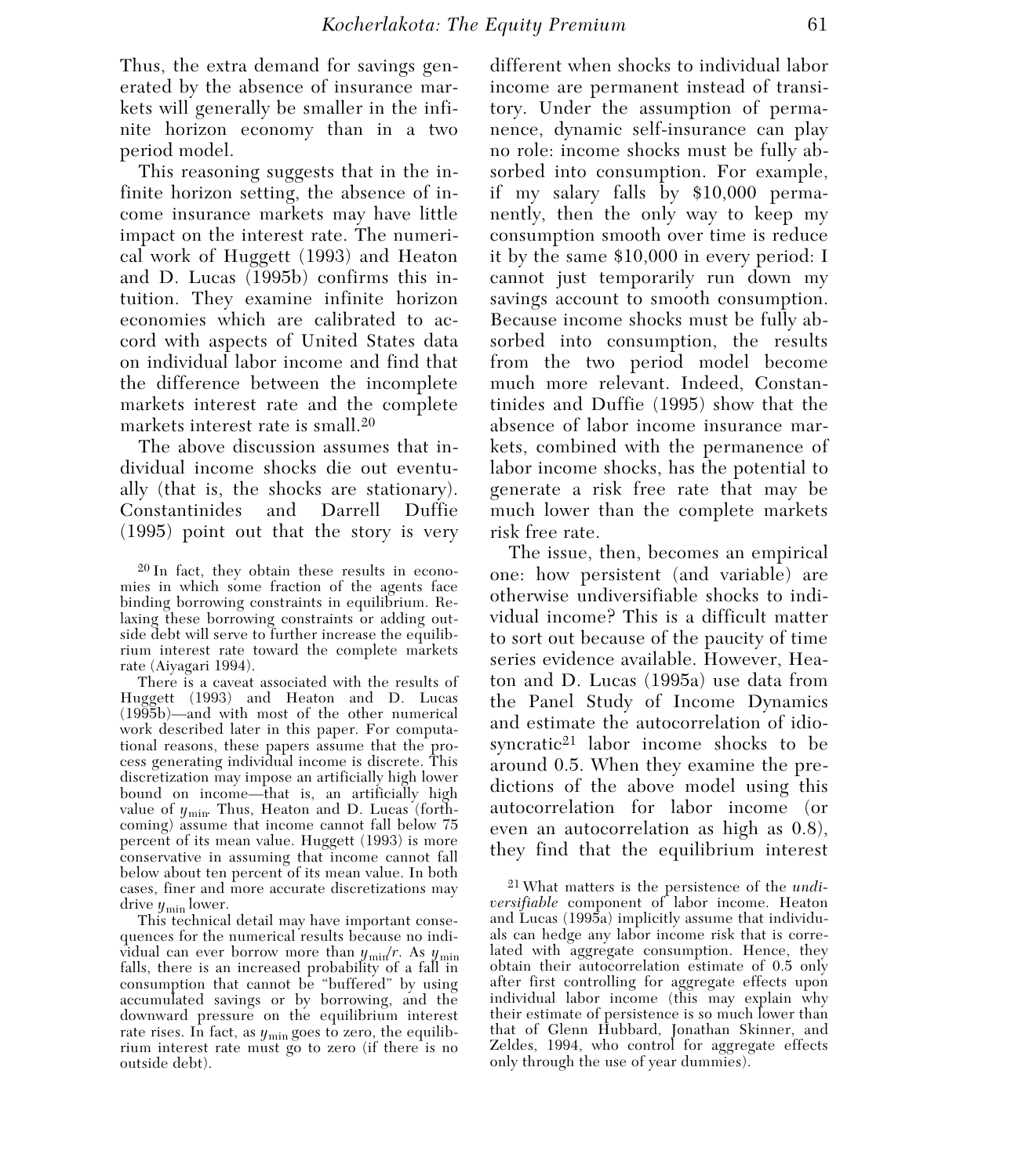rate is close to the complete markets rate.

*Dynamic Self-insurance and the Equity Premium Puzzle.* The above analysis shows that as long as most individuals are sufficiently far from the debt ceiling  $y_{\text{min}}/r$ , dynamic self-insurance implies that the equilibrium interest rate in incomplete markets models is well-approximated by the complete markets interest rate. In this section, I claim that a similar conclusion can be reached about the equity premium as long as the interest rate and the persistence of shocks are both sufficiently low.

The following argument is a crude intuitive justification for this claim, based largely on the Permanent Income Hypothesis. Consider an infinitely lived individual who faces a constant interest rate *r* and who faces income shocks that have a positive autocorrelation equal to  $ρ$ ; if  $ρ = 1$ , the shocks are permanent while if  $\rho < 1$ , their effect eventually dies out. Financial markets are incomplete in the sense that the individual cannot explicitly insure against the income shocks. Because of concave utility, the individual wants to smooth consumption as much as possible.

Suppose the individual's income is surprisingly higher in some period by δ dollars. Because of the autocorrelation in the income shocks, the present value of his income rises by:

$$
\delta + \rho \delta / (1 + r) + \rho^2 \delta / (1 + r)^2 + \dots
$$
  
=  $\delta / (1 - \rho / (1 + r))$   
=  $\delta (1 + r) / (1 + r - \rho)$ .

The individual wants to smooth consumption. Hence, he increases consumption in every period of life by the annuitized value of the increase in his wealth. A simple present value calculation implies that his consumption rises by δ*r*/(1  $+r - \rho$ ) dollars.

If the individual were able to fully in-

sure against all income shocks, then his consumption would not change at all in response to the surprise movement in his income process. Thus, his ability to selfinsure against income shocks using only savings can be measured by how close  $r/(1 + r - \rho)$  is to zero. For example, if  $\rho$ = 1, and all shocks are permanent, then  $r/(1 + r - \rho)$  is equal to one; the income shock is fully absorbed into consumption, which is very different from the implications of the full insurance model. In contrast, if  $\rho < 1$ , then as *r* nears zero, the implications of the full insurance model and the incomplete markets models for movements in individual consumption become about the same. In the United States annual data, we have seen that *r* is around one percent; hence, even if ρ is as high as 0.75, consumption is fairly insensitive to surprise movements in labor income. (Recall that Heaton and D. Lucas, 1995a, estimate the autocorrelation of undiversifiable income shocks to be 0.5.)

This intuitive argument is borne out by the numerical work of Christopher Telmer (1993) and D. Lucas (1994; see also Heaton and D. Lucas 1995a, 1995b; Wouter den Haan 1994; and Albert Marcet and Singleton 1991). These papers examine the quantitative predictions of dynamic incomplete markets models, calibrated using individual income data, for the equity premium. They find that dynamic self-insurance allows individuals to closely approximate the allocations in a complete markets environment. The equilibrium asset prices are therefore similar to the predictions of the Mehra-Prescott (1985) model.

A critical assumption underlying this numerical work is that income shocks have an autocorrelation less than one. Constantinides and Duffie (1995) show that if labor income shocks are instead permanent, then it is possible for incomplete markets models to explain the large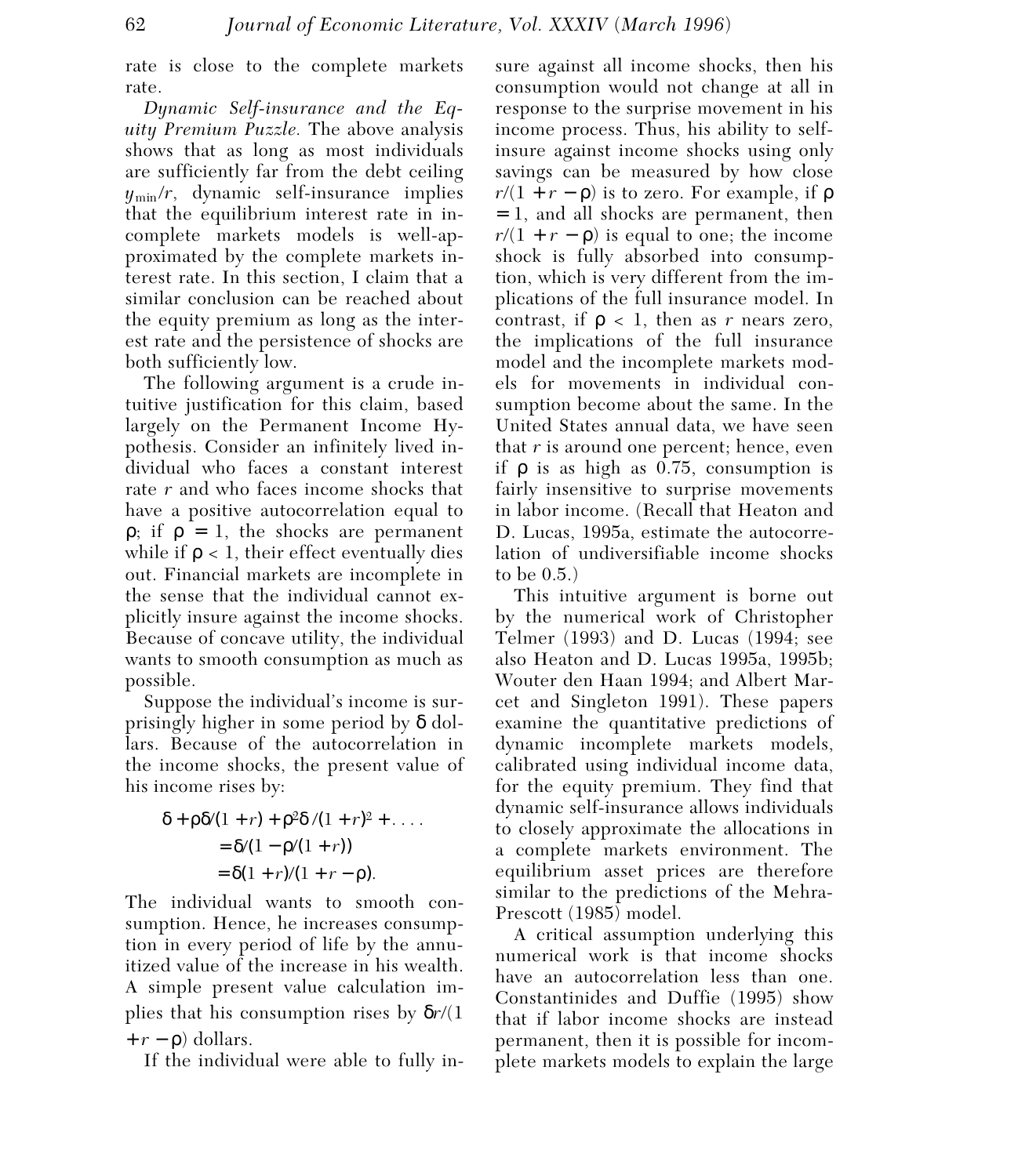size of the equity premium. As in the case of the risk free rate puzzle, the failure of dynamic self-insurance when ρ = 1 means that the model's implications resemble those of a two period framework.

To sum up: the assumption that financial markets are complete strikes many economists as prima facie ridiculous, and it is tempting to conclude that it is responsible for the failure of the Mehra-Prescott model to explain the United States data on average stock and bond returns. However, as long as investors can costlessly trade *any* financial asset (for example, risk free loans) over time, they can use the accumulated stock of the asset to self-insure against idiosyncratic risk (for example, shocks to individual income). The above discussion shows that given this ability to self-insure, the behavior of the risk free rate and the equity premium are largely unaffected by the absence of markets as long as idiosyncratic shocks are not highly persistent.

## 2. *Trading Costs*

In the incomplete and complete markets models described above, it is assumed that individuals can costlessly trade any amount of the available securities. This assumption is unrealistic in ways that might matter for the two puzzles. For example, in order to take advantage of the possible utility gains associated with the large premium offered by equity, individuals have to reduce their holdings of Treasury bills and buy more stocks. The costs of making these trades may wipe out their apparent utility benefits. In this subsection, I consider the implications for asset returns of various types of trading costs.

Borrowing and Short Sales Constraints. Consider the familiar two period model of borrowing and lending in most undergraduate microeconomic textbooks. In this model, the individual's budget set of consumption choices (*c*1,  $c_2$ ) is written as:

$$
c_1 \le y_1 + b_1
$$
  
\n
$$
c_2 + b_1(1+r) \le y_2
$$
  
\n
$$
c_1 \ge 0, c_2 \ge 0
$$

where  $b_1$  is the level of borrowing in period 1. The budget set allows the individual to borrow up to the present value of his period two income.

Many economists believe that this model of borrowing and lending ignores an important feature of reality: because of enforcement and adverse selection problems, individuals are generally not able to fully capitalize their future labor income. One way to capture this view of the world is to add a constraint to the individual's decision problem,  $b_1 \leq B$ , where *B* is the limit on how much the individual can borrow. If *B* is less than  $y_2/(1 + r)$ , the constraint on  $b_1$  may be binding because the individual may not be able to transfer as much income from period two to period one as he desires.

The restriction  $b_1 \leq B$  is called a *borrowing constraint*. (*Short sales* constraints are similar restrictions on the trade of stocks.) The law of supply and demand immediately implies that the equilibrium interest rate is generally lower if many individuals face a binding borrowing constraint than if few individuals do. Intuitively, "tighter" borrowing constraints exogenously reduce the size of the borrowing side of the market; in order to clear markets, interest rates must fall in order to shrink the size of the lending side of the market.

In keeping with this intuition, the work of Huggett (1993) and Heaton and D. Lucas (1995a, 1995b) demonstrates numerically that if a sizeable fraction of individuals face borrowing constraints, then the risk free rate may be substantially lower than the predictions of the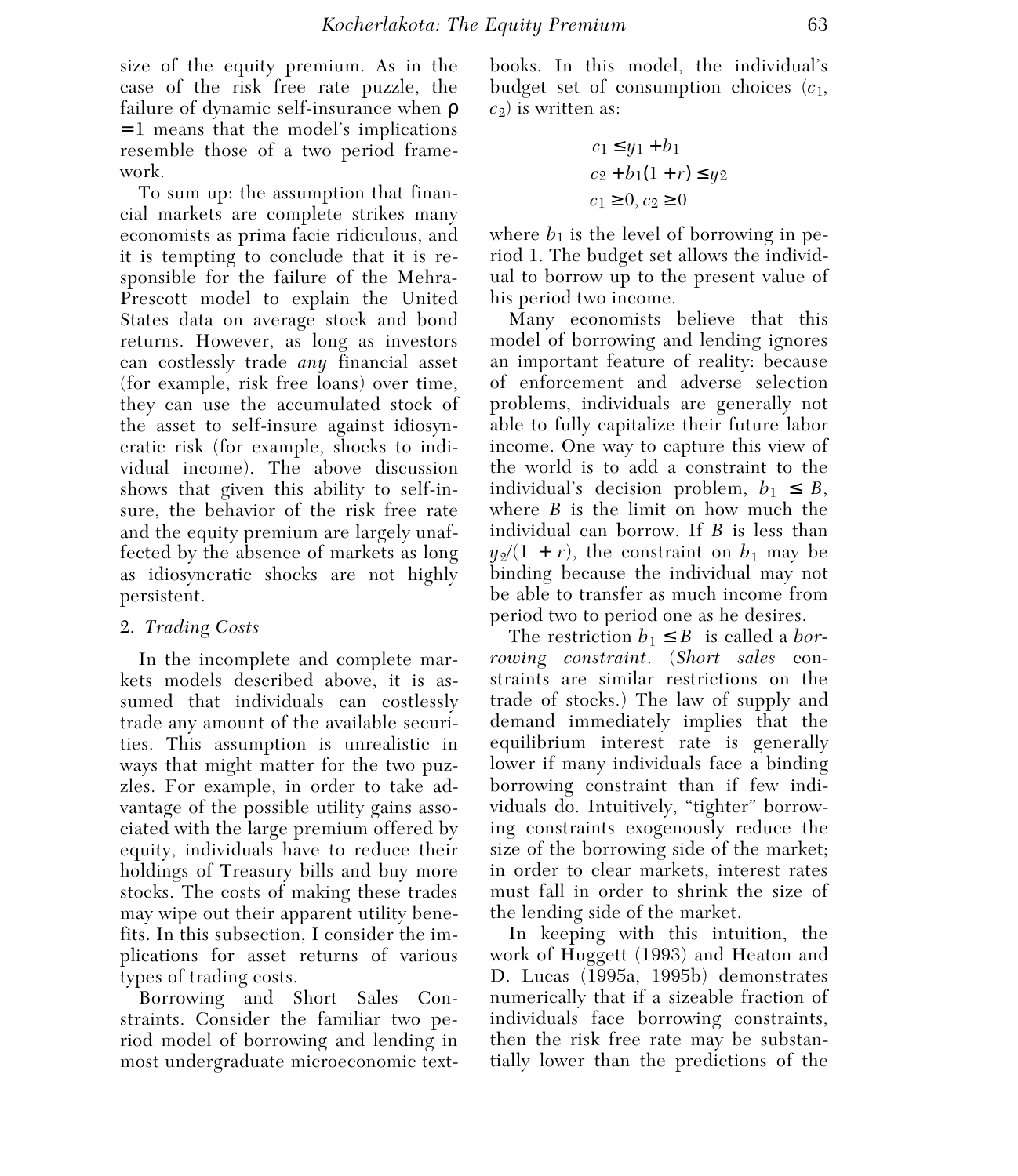representative agent model. Using data from the Panel Study on Income Dynamics, Zeldes (1989a) documents that the large number of individuals with low levels of asset holdings appear to face such constraints.

However, Heaton and D. Lucas (1995a, 1995b) show that borrowing and short sales constraints do not appear to have much impact on the size of the equity premium. There is a sound intuition behind these results: an individual who is constrained in the stock market generally must also be constrained in the bond market (or vice versa). Otherwise, the individual could loosen the constraint in the bond market by shifting resources to it from the stock market. Hence, just as the average risk free rate must fall to clear the bond market when many individuals are constrained, so must the average stock return fall in order to clear the constrained stock mar $ket.22$ 

*Transaction Costs.* Individuals who try to engage in asset trade quickly find that they face all sorts of transaction costs. (These include informational costs, brokerage fees, load fees, the bid-ask spread, and taxes.) To understand how transaction costs affect the pricing of securities, consider an investor in a risk free world who can invest in two different securities, stocks and bonds. Stocks pay a constant dividend equal to *d*, and have a constant price equal to *p*. Because stocks are a perpetuity, their rate of return *rs*, ignoring transaction costs, equals *d*/*p*. Bonds are short-lived and pay a constant interest rate  $r_b$ . There is no cost associated with trading bonds. However, stocks are costly to trade in that a buyer

of stocks must incur a cost *p*τ , in addition to the price *p*, to buy a share.

In equilibrium, the cost of buying a share of stock cannot be smaller than the present value of the benefits of owning that share for *N* periods (or there would be excess demand for stocks because everyone would want to buy shares). This statement can be expressed mathematically as:

$$
p(1+\tau) \ge d/(1+r_b) + d/(1+r_b)^2
$$
  
+ ... +  $d/(1+r_b)^N$  +  $p/(1+r_b)^N$ .

This present value expression can be rewritten as:

$$
r_s \equiv d/p \le (1+\tau)r_b/[1-(1+r_b)^{-N}].
$$

Note that the right hand side gets smaller as *N* grows large. Intuitively, as the investor holds the stock for a long period of time, he is able to more fully amortize the initial trading cost; the individual is therefore only prevented from making arbitrage profits if stock returns are extremely close to those of bonds. Indeed, when *N* equals infinity, the upper bound on the premium paid by stocks is very tight:

$$
r_s-r_b\leq \tau r_b.
$$

Thus, if  $r_b = 1$  percent, and investors can buy stocks and hold them forever, then *rs* can be as large as seven percent in equilibrium only if  $\tau$  is greater than 600 percent!

In the above risk free model, an investor could buy and hold a stock for an infinite number of periods. However, if the investor instead faces income risk which cannot be directly insured, she is not able to plan on being able to hold stocks forever. The reason is simple: if she is ever pushed up against a debt ceiling, so she cannot borrow to fully offset bad income shocks, she will have to sell the stocks in order to smooth her consumption. This cap on the investor's "holding period" generated by potential

<sup>22</sup> Following Hua He and David Modest (1995), Cochrane and Hansen (1992) show that this argument is exactly correct when individuals face a *market wealth* constraint that restricts the total value of their asset portfolio not to fall below some exogenously specified (negative) number.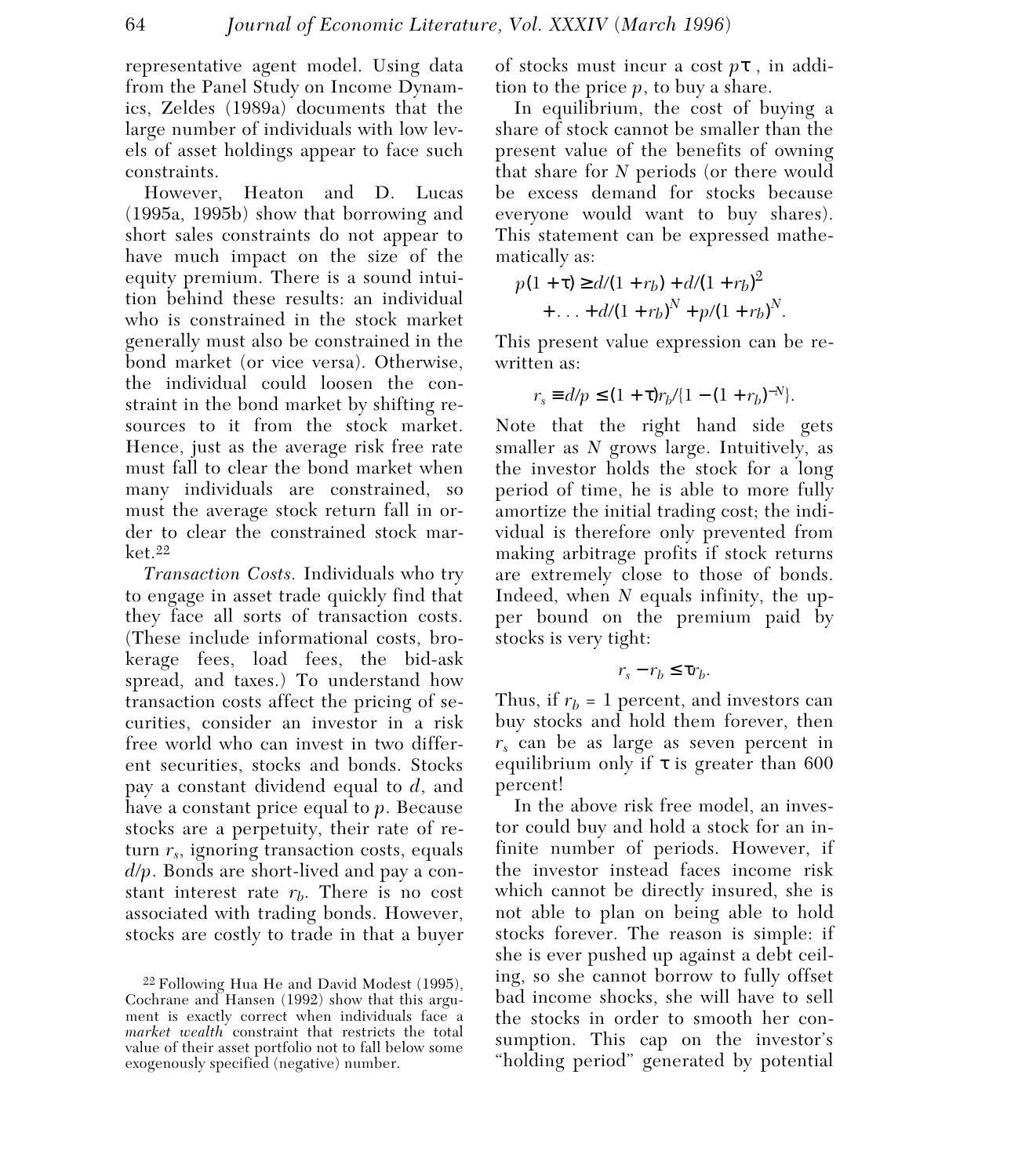runs of bad luck raises the possibility that in models with missing income insurance markets, transaction costs could have big effects on asset return spreads.

However, from our discussion of calibrated incomplete markets models, we know that an infinitely lived individual can do a pretty good job of smoothing consumption by simply buying and selling the asset that is cheaper to trade. Hence, the agent faces only a low probability of needing to sell stocks in order to smooth consumption. She can consequently contemplate making arbitrage profits by buying and holding stocks for a long period of time; as we have seen, this means that stocks cannot pay a much higher return than bonds in equilibrium.

Thus, as Aiyagari and Mark Gertler (1991) and Heaton and D. Lucas (1995a) find, the only way to explain the equity premium using transaction costs is to assert that there are significant differences in trading costs across the stock and bond markets. In my view, there is little evidence to support this proposition at present, although both Aiyagari and Gertler (1991) and Heaton and D. Lucas (1995b) make some attempts in this direction. To be considered as the leading explanation of the puzzle, more needs to be done to document the sizes and sources of trading costs (especially for pension funds and other institutional investors that operate on behalf of stockholders).23

*Market Segmentation.* A key aspect of the Mehra-Prescott (1985) model is that

it treats per capita consumption growth as a good proxy for individual consumption growth. Yet, Mankiw and Zeldes (1991) and Michael Haliassos and Carol Bertaut (forthcoming) document that only about 30 percent of individuals in the United States own stocks (either directly or through defined contribution pension funds). This suggests the possibility of *market segmentation*: that for whatever reason, only a subset of investors are actively involved in asset trade. Campbell (1993) points out that it is the per capita consumption growth of the active traders that should be substituted into first order conditions like (2a) and (2b), not overall per capita consumption growth as Mehra and Prescott (1985) use.

However, Mankiw and Zeldes (1991) provide direct evidence that market segmentation alone cannot explain the equity premium. They find that the consumption growth of stockholders does covary considerably more with stock returns than the consumption growth of nonstockholders. However, the covariance is still not large enough: it is only if they are highly risk averse that stockholders are marginally indifferent between stocks and bonds. There is still an equity premium puzzle when we look at the consumption of those involved in asset trade.24

24 Ingram (1990) examines the general equilibrium implications of a model in which half the agents use all possible information to form their portfolios, while the other half hold an optimal "nonchurning" portfolio: they are constrained not to change the split of assets between stocks and bonds in response to new information. She finds that the equity premium is no higher than if all agents were engaged in asset trade, but the risk free rate is significantly lower. Presumably, the "rule of thumb" traders hold too many bonds in their portfolio because they want to be sure that they are insured against "runs" of bad income realizations. This drives the equilibrium interest rate downwards, but has little effect on the equity premium.

<sup>23</sup> In their partial equilibrium settings, Erzo Luttmer (1995) and He and Modest (1995) assume that all investors fully turn over their port- folios relatively frequently (once a month or once a quarter) and all at the same time. This assumption allows them to explain the equity premium with relatively small transaction costs; however, it seems difficult to build a general equilibrium model in which investors would choose to incur trading costs so frequently and so simultaneously.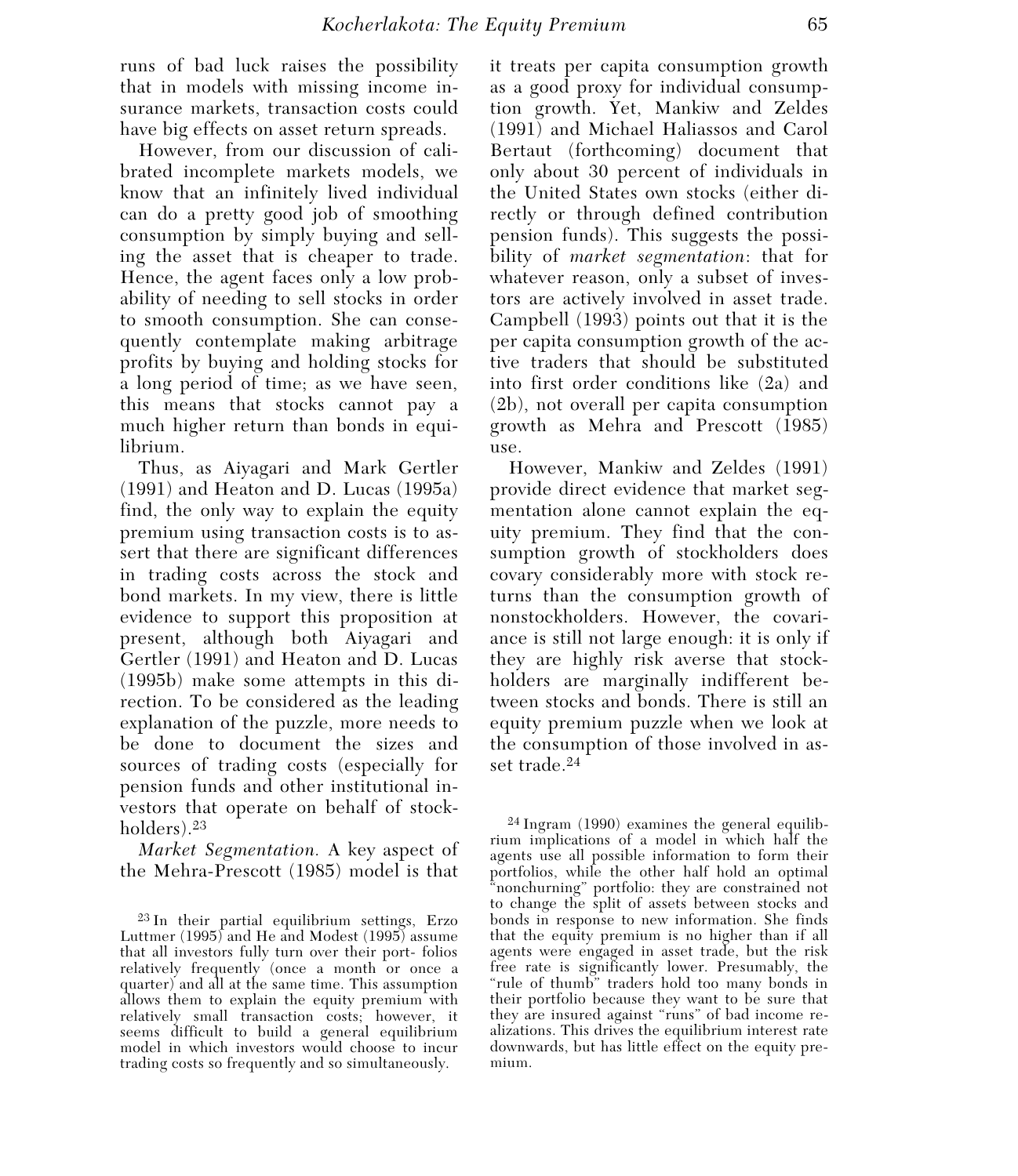### 3. *Summary*

The Mehra-Prescott (1985) model assumes that asset trade is costless and that asset markets are complete. Casual observation suggests that both assumptions are unduly strong. Unfortunately, the predictions of the model for the equity premium and the risk free rate are not greatly affected by allowing markets to be incomplete: dynamic self-insurance allows individuals to smooth idiosyncratic shocks without using explicit insurance contracts. It is true (by the law of supply and demand) that a frequently binding borrowing constraint forces the average risk free rate down toward its sample value. The only way to simultaneously generate a sizeable equity premium, though, is to make trading in the stock market substantially more costly than in the bond market. Under this assumption, the premium on stocks represents compensation not for risk (as in the standard financial theory), but rather for bearing additional transactions costs. The sources of these additional costs remain unclear.

Despite its general lack of success in explaining the equity premium, this literature has made an important contribution to our understanding of trade in markets with frictions. Just as people in real life are able to find ways around government regulation of the economy, rational individuals in models are able to find ways around barriers to trade. It takes an enormous amount of sand in the gears to disrupt the ability of individuals to approximate an efficient allocation of resources.

There is, however, a continuing weakness in the "market frictions" literature. Usually, the incompleteness of markets and the costliness of trade in these models is motivated by adverse selection or moral hazard considerations. Yet, this motivation remains informal. From a

theoretical point of view (and possibly an empirical one as well), the models will be stronger if they explicitly take into account the informational problems that lead to the trading frictions.

## V. *Discussion and Conclusions*

This paper began by posing two puzzles: how can we explain why average stock returns are so much higher than bond returns in the United States data, and why has per capita consumption grown so quickly given that bond returns are so low? As it turns out, there are a variety of ways to generate more savings demand than in the Mehra-Prescott model and thereby explain the latter phenomenon.

However, the equity premium puzzle is much more challenging. Throughout this article, we have seen only two ways to explain the wedge in average returns between stocks and bonds. The first is that there is a large differential in the cost of trading between the stock and bond markets. To make this explanation compelling, it is important to ascertain the size of actual trading costs in these markets, and to provide an explanation of why those costs exist. Heaton and D. Lucas (1995b) and Aiyagari and Gertler (1991) discuss some early steps in this direction.

The second explanation is that, contrary to Mehra and Prescott's (1985) original parametric restrictions, individual investors have coefficients of relative risk aversion larger than ten (either with respect to their own consumption or with respect to per capita consumption).25 As I explained earlier, the problem with this explanation is that only a

25 Of course, as mentioned above, to resolve the risk free rate puzzle, we cannot only adopt a more flexible notion of what constitutes reasonable risk aversion; we must abandon the standard preferences (1) or impose borrowing constraints that bind frequently.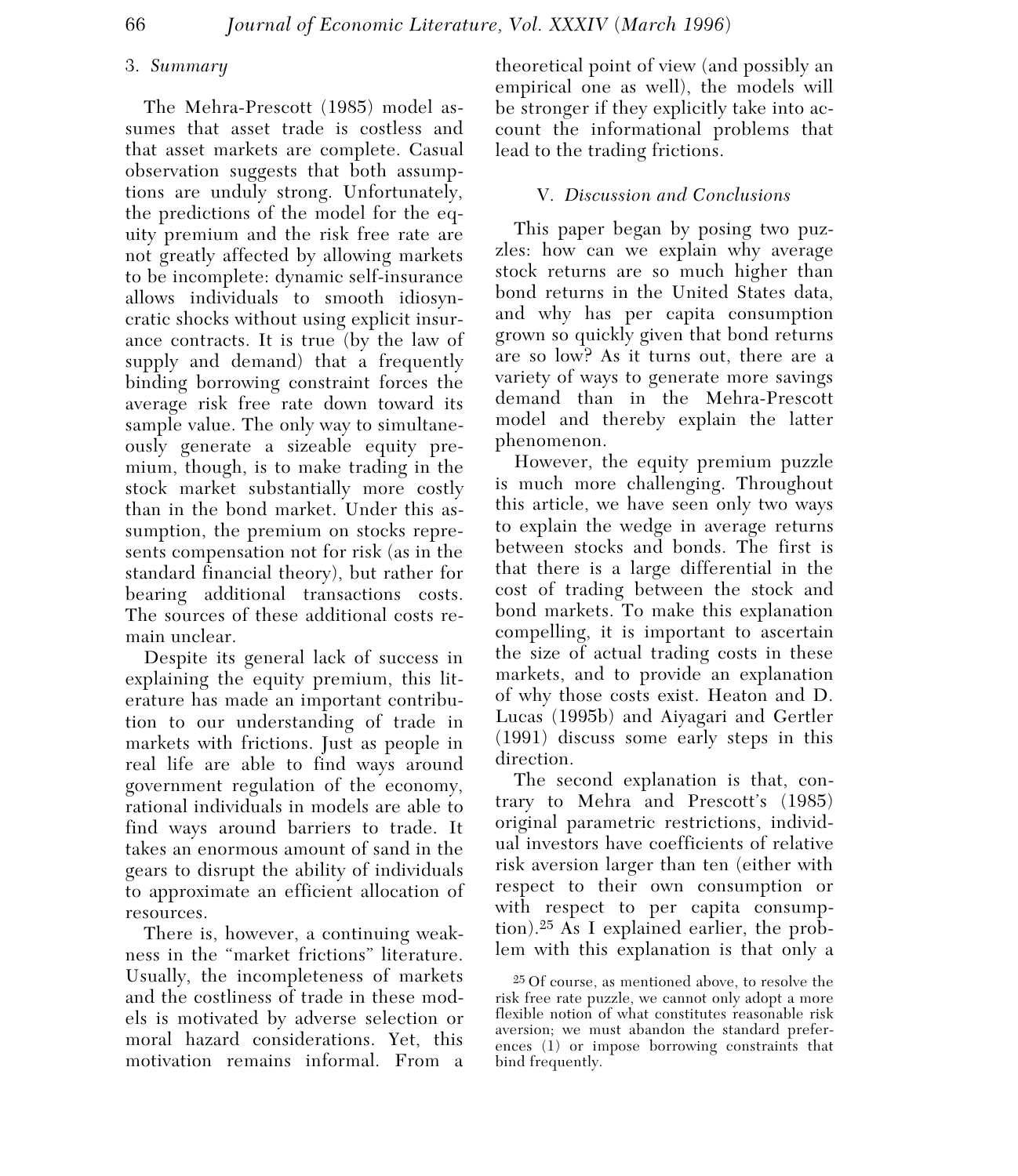handful of economists believe that individuals are that risk averse. One way to support the "high risk aversion" view is to demonstrate that this apparently "strange" assumption about human behavior is consistent with data other than the average realization of the equity premium. Until now, little has been done along these lines, but Tallarini's (1994) analysis of a "prototypical" real business cycle model using generalized expected utility preferences represents a promising first step.

Ten years ago, Mehra and Prescott (1985) wrote in their conclusion that the relatively low rate of return of Treasury bills, "is not the only example of some asset receiving a lower return than that implied by Arrow-Debreu general equilibrium theory. Currency, for example, is dominated by Treasury bills with positive nominal yields yet sizable amounts of currency are held." Thus, they regard the equity premium puzzle as being analogous to the so-called "rate of return dominance" puzzle that motivates much of modern monetary theory.

I believe that the past decade of work has made this analogy even more persuasive: I find that the suggested "solutions" to the equity premium puzzle closely resemble the approaches used by economists to generate a demand for money in the face of rate of return dominance. Thus, the "high risk aversion" story explains the puzzle by some peculiar aspect of individual preferences—which is exactly the way money-in-the-utility-function models explain money demand. The "transactions costs" story explains that bonds are held despite their low rate of return because they are less costly to trade—which is exactly the way transactions costs models explain money demand.

Generally, both of these types of models of money demand are regarded as ad hoc "reduced forms." They fail to capture the essential *technological* forces (for example, lack of communication) that disrupt the process of fully centralized exchange and thereby generate a demand for money. This same complaint of superficiality can also be made of the two types of stories explaining the equity premium.

In one sense, the accuracy of the money demand analogy is depressing: monetary theorists are a long way from delivering a definitive model of money demand. On the other hand, the work of Robert Townsend (1987) and others in monetary theory is exciting because it shows so clearly what it will take to make true progress in explaining the size of the equity premium. Like fiat money, the equity premium appears to be a widespread and persistent phenomenon of market economies. The *universality* of the equity premium tells us that, like money, the equity premium must emerge from some primitive and elementary features of asset exchange that are probably best captured through extremely stark models. With this in mind, we cannot hope to find a resolution to the equity premium puzzle by continuing in our current mode of patching the standard models of asset exchange with transactions costs here and risk aversion there. Instead, we must seek to identify what fundamental features of goods and asset markets lead to large risk adjusted price differences between stocks and bonds. While I have no idea what these "fundamental features" are, it is my belief that any true resolution to the equity premium puzzle lies in finding them.

## *Appendix*

Apart from two exceptions, the following italicized description is taken directly from Mehra and Prescott (1985, pp. 147–48).

*The data used in this study consists of*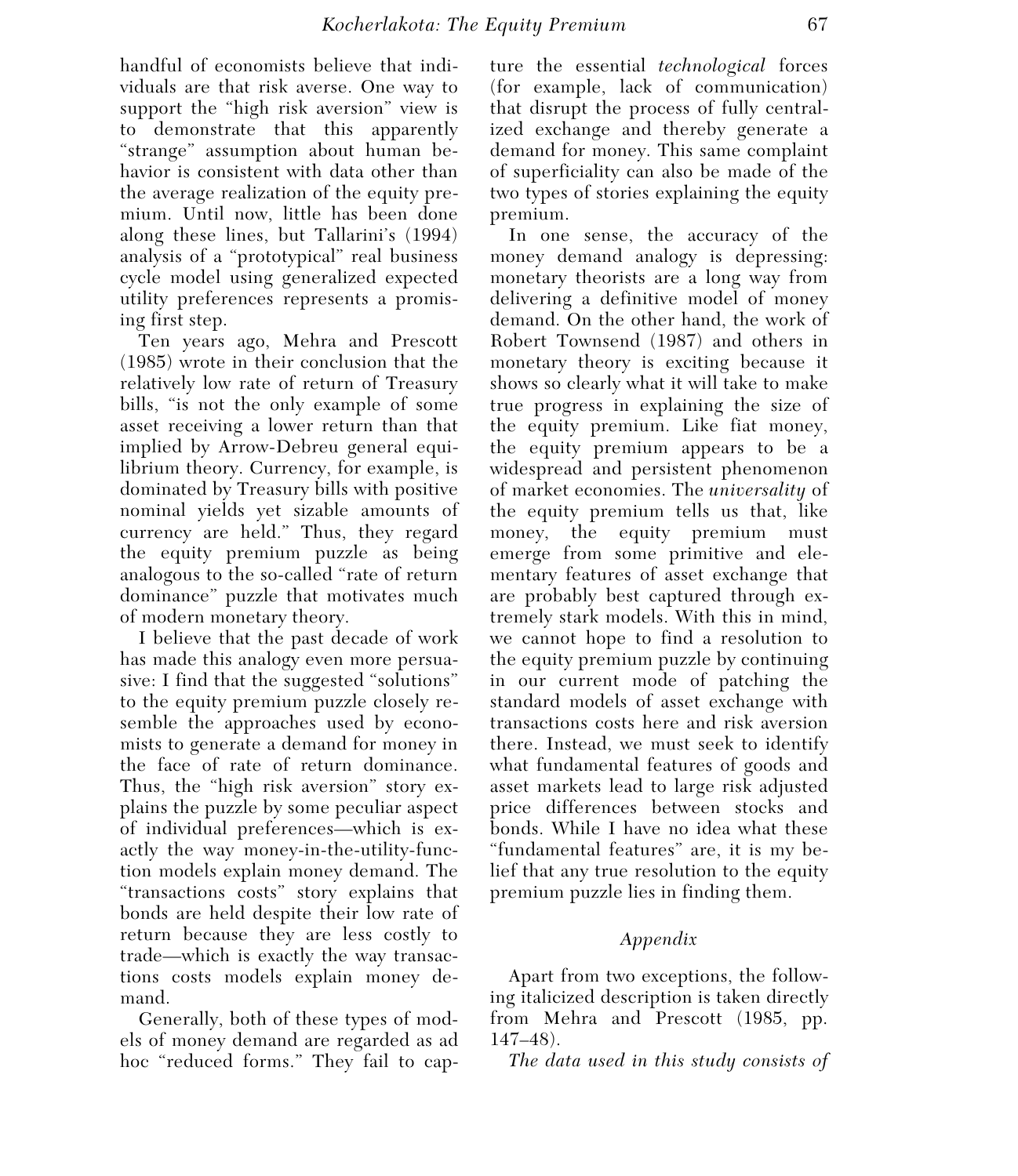*five basic series for the period 1889– 1978. The first four are identical to those used by Grossman and Shiller (1981) in their study. The series are individually described below.*

*(i) Series P: Annual average Standard & Poor's Composite Stock Price Index divided by the Consumption Deflator, a plot of which appears in Grossman and Shiller (1981, p. 225, fig. 1).*

*(ii) Series D: Real annual dividends for the Standard & Poor's series.*

*(iii) Series C: Kuznets-Kendrik-USNIA per capita real consumption on non-durables and services.*

*(iv) Series PC: Consumption deflator series, obtained by dividing real consumption in 1972 dollars on non-durables and services by the nominal consumption on non-durables and services.*

*(v) Series RF: Nominal yield on relatively riskless short-term securities over the 1889–1978 period; the securities used were ninety-day government Treasury bills in the 1931–1978 period, Treasury Certificates for the 1920–1930 period and sixty-day to ninety-day Prime Commercial Paper prior to 1920* [*the data was obtained from Homer (1963) and Ibbotson and Sinquefeld (1978)*]*.*

*These series were used to generate the series actually utilized in this paper. Series P and D above were used to determine the average annual real return on the Standard & Poor's 500 Composite Index over the ninety-year period of study. The annual return for year t was computed as*  $(P_{t+1} + D_{t+1} - P_t)/P_t$ . The returns *are plotted in fig. 2. Series C was used to determine the process on the growth rate of consumption over the same period . . . A plot of the percentage growth rate of real consumption appear in fig. 1. To determine the real return on a relatively riskless security we used the series RF and PC. For year* t*, this is calculated to be*  $(1 + RF_t)PC_t/PC_{t+1}$ *. This series is plotted in fig. 3.* 

This description differs from that of Mehra and Prescott (1985) in two ways. First, the figure numbers have been changed to match the numbering in this paper. Second, Mehra and Prescott (1985) used the formula  $RF_{t} - (PC_{t+1} PC<sub>t</sub>$ /*PC<sub>t</sub>* for the real return to the relatively riskless security. This formula expresses the real rate as being the difference between the nominal rate and the inflation rate. Of course, their formula is only an approximation; I use the correct ratio formula instead.

This difference in the formulae creates only small differences in results. For example, they find that the average relatively riskless rate is 0.8 percent. I find it instead to be one percent. They find that the variance of the relatively riskless rate is 0.0032; I find it to be 0.00308.

#### **REFERENCES**

- ABEL, ANDREW B. "Asset Prices Under Habit Formation and Catching Up With the Joneses," *Amer. Econ. Rev.*, May 1990, *80*(2), pp. 38–42.
- ———. "The Equity Premium Puzzle," *Bus. Rev.: Fed. Res. Bank Philadelphia*, Sept./Oct. 1991, pp. 3–14.
- ———. "Exact Solutions for Expected Rates of Return Under Markov Regime Switching: Implications for the Equity Premium Puzzle," *J. Money, Credit, Banking*, Part 1, Aug. 1994, *26*(3), pp. 345–61.
- AIYAGARI, S. RAO. "Explaining Financial Market Facts: The Importance of Incomplete Markets and Transaction Costs," *Fed. Res. Bank Minn. Rev.*, Winter 1993, *17*(1), pp. 17–31.
- ———. "Uninsured Idiosyncratic Risk and Aggregate Saving," *Quart. J. Econ*., Aug. 1994, *109*(3), pp. 659–84.
- AIYAGARI, S. RAO AND GERTLER, MARK. "Asset Returns with Transaction Costs and Uninsured Individual Risk," *J. Monet. Econ.*, June 1991, *27*(3), pp. 311–31.
- ALLEN, EDWARD R. "Evaluating Consumption-Based Models of Asset Pricing." Working Paper. U. of Chicago, 1990.
- ATKESON, ANDREW AND PHELAN, CHRISTOPHER. "Reconsidering the Costs of Business Cycles with Incomplete Markets," in *NBER macroeconomics annual 1994.* Eds.: STANLEY FI-SCHER AND JULIO ROTEMBERG. Cambridge, MA: MIT Press, 1994, pp. 187–207.
- BENNINGA, SIMON AND PROTOPAPADAKIS, ARIS. "Leverage, Time Preference, and the 'Equity Premium Puzzle'," *J. Monet. Econ*., Jan. 1990, *25*(1), pp. 49–58.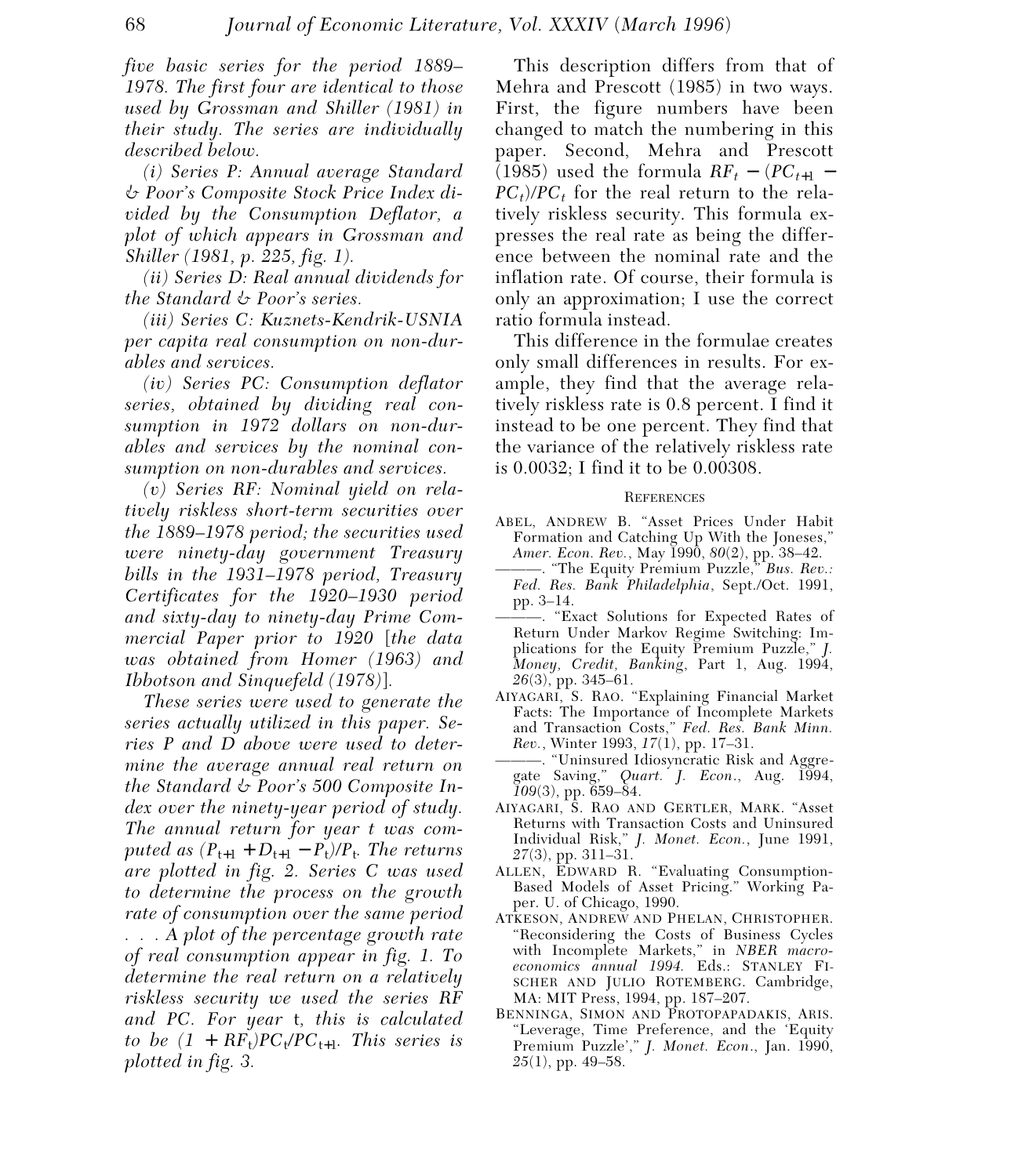- BREEDEN, DOUGLAS T. "An Intertemporal Asset Pricing Model with Stochastic Consumption and Investment Opportunities," *J. Finan. Econ.*, Sept. 1979, *7*(3), pp. 265–96.
- BREEDEN, DOUGLAS T.; GIBBONS, MICHAEL R. AND LITZENBERGER, ROBERT H. "Empirical Tests of the Consumption-Oriented CAPM." *J. Finance*, June 1989, *44*(2), pp. 231–62.
- BREEDEN, DOUGLAS T. AND LITZENBERGER, ROBERT H. "Prices of State-contingent Claims Implicit in Option Prices," *J. Bus.*, Oct. 1978, *51*(4), pp. 621–51.
- BURNSIDE, CRAIG. "Hansen-Jagannathan Bounds as Classical Tests of Asset Pricing Models," *J. Bus. Econ. Statist.*, Jan. 1994, *12*(1), pp. 57–79.
- CAMPBELL, JOHN Y. "Intertemporal Asset Pricing Without Consumption Data," *Amer. Econ. Rev.*, June 1993, *83*(3), pp. 487–512.
- CAMPBELL, JOHN AND COCHRANE, JOHN. "By Force of Habit: A Consumption-Based Explanation of Aggregate Stock Market Behavior." NBER Working Paper 4995, 1995.
- CARROLL, CHRISTOPHER D. "The Buffer-Stock Theory of Saving: Some Macroeconomic Evidence," *Brookings Pap. Econ. Act.*, 1992, *2*, pp. 61–135.
- CECCHETTI, STEPHEN G.; LAM, POK-SANG AND MARK, NELSON C. "The Equity Premium and the Risk-free Rate: Matching the Moments," *J. Monet. Econ.*, Feb. 1993, *31*(1), pp. 21–45.
- CECCHETTI, STEPHEN G. AND MARK, NELSON C. "Evaluating Empirical Tests of Asset Pricing Models: Alternative Interpretations," *Amer. Econ. Rev.*, May 1990, *80*(2), pp. 48–51.
- COCHRANE, JOHN AND HANSEN, LARS. "Asset Pricing Explorations for Macroeconomics," in *NBER macroeconomics annual 1992*. Eds.: OLIVIER BLANCHARD AND STANLEY FISCHER. Cambridge, MA: MIT Press, 1992, pp. 115–82.
- CONSTANTINIDES, GEORGE M. "Intertemporal Asset Pricing with Heterogeneous Consumers and Without Demand Aggregation," *J. Bus.*, Apr. 1982, *55*(2), pp. 253–67.
- –––––. "Habit Formation: A Resolution of the Equity Premium Puzzle," *J. Polit. Econ.*, June 1990, *98*(3), pp. 519–43.
- CONSTANTINIDES, GEORGE M. AND DUFFIE, DARRELL. "Asset Pricing with Heterogeneous Consumers." Working Paper. U. of Chicago, 1995.
- DEATON, ANGUS. *Understanding consumption.* Oxford, UK: Clarendon Press, 1992.
- DUESENBERRY, JAMES S. *Income, saving, and the theory of consumer behavior.* Cambridge, MA: Harvard U. Press, 1949.
- EPSTEIN, LARRY G. AND WANG, TAN. "Intertemporal Asset Pricing Under Knightian Uncertainty," *Econometrica*, Mar. 1994, *62*(2), pp. 283–322.
- EPSTEIN, LARRY G. AND ZIN, STANLEY E. "Substitution, Risk Aversion, and the Temporal Behavior of Consumption Growth and Asset Returns I: A Theoretical Framework, *Econometrica*, July 1989, *57*(4), pp. 937–69.
- ———. " 'First Order' Risk Aversion and the Equity Premium Puzzle," *J. Monet. Econ.*, Dec. 1990, *26*(3), pp. 387–407.
- –––––. "Substitution, Risk Aversion, and the Temporal Behavior of Consumption Growth and Asset Returns II: An Empirical Analysis," *J. Polit. Econ.*, Apr. 1991, *99*(2), pp. 263–86.
- FERSON, WAYNE E. AND CONSTANTINIDES, GEORGE. "Habit Persistence and Durability in Aggregate Consumption: Empirical Tests," *J. Finan. Econ.*, Oct. 1991, *29*(2), pp. 199–240.
- GALI, JORDI. "Keeping Up with the Joneses: Consumption Externalities, Portfolio Choice, and Asset Prices," *J. Money, Credit, Banking*, Feb. 1994, *26*(1), pp. 1–8.
- GIOVANNINI, ALBERTO AND LABADIE, PAMELA. "Asset Prices and Interest Rates in Cash-in-Advance Models," *J. Polit. Econ.*, Dec. 1991, *99*(6), pp. 1215–51.
- GREGORY, ALLEN W. AND SMITH, GREGOR W. "Calibration as Testing: Inference in Simulated Macroeconomic Models," *J. Bus. Econ. Statist.*, July 1991, *9*(3), pp. 297–303.
- GROSSMAN, SANFORD J.; MELINO, ANGELO AND SHILLER, ROBERT J. "Estimating the Continuous-Time Consumption-Based Asset-Pricing Model," *J. Bus. Econ. Statist.*, July 1987, *5*(3), pp. 315–27.
- GROSSMAN, SANFORD J. AND SHILLER, ROBERT J. "The Determinants of the Variability of Stock Market Prices," *Amer. Econ. Rev.*, May 1981, *71*(2), pp. 222–27.
- DEN HAAN, WOUTER. "Heterogeneity, Aggregate Uncertainty, and the Short-Term Interest Rate." Working Paper, U. of California-San Diego, 1994.
- HALIASSOS, MICHAEL AND BERTAUT, CAROL. "Why Do So Few Hold Stocks? The View from Asset Pricing Theory," *Econ. J.*, forthcoming.
- HALL, ROBERT E. "Stochastic Implications of the Life Cycle-Permanent Income Hypothesis: Theory and Evidence," *J. Polit. Econ.*, Dec. 1978, *86*(6), pp. 971–87.
- ———. "Intertemporal Substitution in Consumption," *J. Polit. Econ.*, Apr. 1988, *96*(2), pp. 339– 57.
- HAMILTON, JAMES D. "A New Approach to the Economic Analysis of Nonstationary Time Series and the Business Cycle," *Econometrica*, Mar. 1989, *57*(2), pp. 357–84.
- HANSEN, LARS PETER; HEATON, JOHN AND YARON, AMIR. "Finite Sample Properties of Some Alternative GMM Estimators." Working Paper. U. of Chicago, 1994.
- HANSEN, LARS PETER AND JAGANNATHAN, RAVI. "Implications of Security Market Data for Models of Dynamic Economies," *J. Polit. Econ.*, Apr. 1991, *99*(2), pp. 225–62.
- HANSEN, LARS PETER; SARGENT, THOMAS AND TALLARINI, THOMAS. "Pessimism, Neurosis and Feelings About Risk in General Equilibrium." Working Paper. U. of Chicago, 1994.
- HANSEN, LARS PETER AND SINGLETON, KEN-NETH. "Generalized Instrumental Variables Es-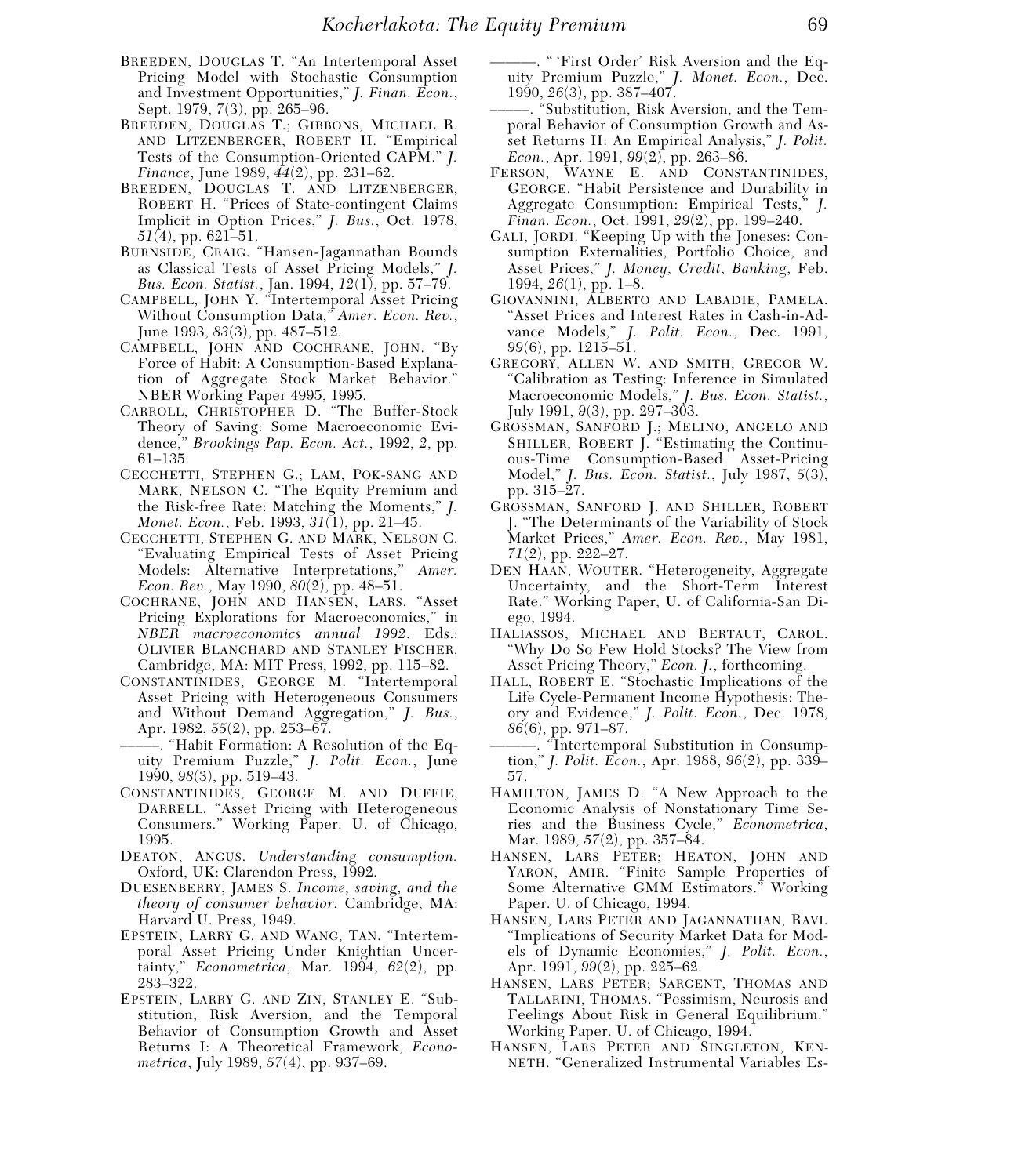timation of Nonlinear Rational Expectations Models," *Econometrica*, Sept. 1982, *50*(5), pp. 1269–86.

———. "Stochastic Consumption, Risk Aversion, and the Temporal Behavior of Asset Returns, *J. Polit. Econ.*, Apr. 1983, *91*(2), pp. 249–65.

- HE, HUA AND MODEST, DAVID M. "Market Frictions and Consumption-Based Asset Pricing," *J. Polit. Econ.*, Feb. 1995, *103*(1), pp. 94– 117.
- HEATON, JOHN. "An Empirical Investigation of Asset Pricing with Temporally Dependent Preference Specifications," *Econometrica*, May 1995, *63*(3), pp. 681–717.
- HEATON, JOHN AND LUCAS, DEBORAH. "Evaluating the Effects of Incomplete Markets on Risk Sharing and Asset Pricing." Working paper, Northwestern U., 1995a.
- ———. "The Importance of Investor Heterogeneity and Financial Market Imperfections for the Behavior of Asset Prices," *Carnegie-Rochester Ser. Public Pol.*, 1995b.
- HOMER, SIDNEY. *A history of interest rates*. New Brunswick, NJ: Rutgers U. Press, 1963.
- HUBBARD, R. GLENN; SKINNER, JONATHAN AND ZELDES, STEPHEN P. "The Importance of Precautionary Motives in Explaining Individual and Aggregate Saving," *Carnegie-Rochester Ser. Public Pol.*, June 1994, *40*, pp. 59–125.
- HUGGETT, MARK. "The Risk-Free Rate in Heterogeneous-Agent Incomplete-Insurance Economies," *J. Econ. Dynam. Control*, Sept./Nov. 1993, *17*(5/6), pp. 953–69.
- IBBOTSON, ROGER G. AND SINQUEFIELD, REX A. *Stocks, bonds, bills, and inflation: Historical Returns (1926–1978)*. Charlottesville, VA: Financial Analysts Research Foundation, 1978.
- INGRAM, BETH FISHER. "Equilibrium Modeling of Asset Prices: Rationality Versus Rules of Thumb," *J. Bus. Econ. Statist.*, Jan. 1990, *8*(1), pp. 115–25.
- KANDEL, SHMUEL AND STAMBAUGH, ROBERT F. "Expectations and Volatility of Consumption and Asset Returns," *Rev. Finan. Stud.*, 1990, *3*(2), pp. 207–32.
- ———. "Asset Returns and Intertemporal Preferences," *J. Monet. Econ.*, Feb. 1991, *27*(1), pp. 39–71.
- KIMBALL, MILES S. "Precautionary Saving in the Small and in the Large," *Econometrica*, Jan. 1990, *58*(1), pp. 53–73.
- KOCHERLAKOTA, NARAYANA. "On the 'Discount' Factor in Growth Economies," *J. Monet. Econ.*, Jan. 1990a, *25*(1), pp. 43–47.
	- ———. "Disentangling the Coefficient of Relative Risk Aversion from the Elasticity of Intertemporal Substitution: An Irrelevance Result," *J. Finance*, Mar. 1990b, *45*(1), pp. 175–90.
	- ———. "On Tests of Representative Consumer Asset Pricing Models," *J. Monet. Econ.*, Oct. 1990c, *26*(2), pp. 285–304.
	- ———. "Testing the Consumption CAPM with Heavy-Tailed Pricing Errors." Working Paper. U. of Iowa, 1994.
- LABADIE, PAMELA. "Stochastic Inflation and the Equity Premium," *J. Monet. Econ.*, Sept. 1989, *24*(3), pp. 277–98.
- LUCAS, DEBORAH. "Asset Pricing with Undiversifiable Risk and Short Sales Constraints: Deepening the Equity Premium Puzzle," *J. Monet. Econ.*, Dec. 1994, *34*(3), pp. 325–42.
- LUCAS, ROBERT E., JR. "Asset Prices in an Exchange Economy," *Econometrica*, Nov. 1978, *46*(6), pp. 1429–45.

———. *Models of business cycles*. New York: Basil Blackwell, 1987.

- LUTTMER, ERZO. "Asset Pricing in Economies with Frictions." Working Paper. Northwestern U., 1995.
- MANKIW, N. GREGORY. "The Equity Premium and the Concentration of Aggregate Shocks," *J. Finan. Econ.*, Sept. 1986, *17*(1), pp. 211–19.
- MANKIW, N. GREGORY AND ZELDES, STEPHEN P. "The Consumption of Stockholders and Non-Stockholders," *J. Finan. Econ.*, Mar. 1991, *29*(1), pp. 97–112.
- MARCET, ALBERT AND SINGLETON, KENNETH. "Optimal Consumption-Savings Decisions and Equilibrium Asset Prices in a Model with Heterogeneous Agents Subject to Portfolio Constraints." Working Paper. Stanford U., 1991.
- MEHRA, RAJNISH AND PRESCOTT, EDWARD C. "The Equity Premium: A Puzzle," *J. Monet. Econ.*, Mar. 1985, *15*(2), pp. 145–61.
- ———. "The Equity Risk Premium: A Solution?" *J. Monet. Econ.*, July 1988, *22*(1), pp. 133–36.
- NASON, JAMES. "The Equity Premium and Time-Varying Risk Behavior." Working Paper. Federal Reserve Board of Governors, 1988.
- NEELY, CHRISTOPHER. "A Reconsideration of the Properties of the Generalized Method of Moments in Asset Pricing Models." Working Paper. Federal Reserve Bank of St. Louis, 1994.
- RIETZ, THOMAS A. "The Equity Risk Premium: A Solution," *J. Monet. Econ.*, July 1988, *22*(1), pp. 117–31.
- ROY, AMLAN. "Multicountry Comparisons of Consumption-Based Capital Asset Pricing Model: Germany, Japan, and U.S.A." Working Paper. U. of London, 1994.
- RUBINSTEIN, MARK. "The Valuation of Uncertain Income Streams and the Pricing of Options," *Bell J. Econ.*, Autumn 1976, *7*(2), pp. 407–25.
- SIEGEL, JEREMY J. "The Real Rate of Interest from 1800–1990: A Study of the U.S. and the U.K.," *J. Monet. Econ.*, Apr. 1992, *29*(2), 227– 52.
- SOTOMAYOR, MARILDA DE OLIVEIRA. "On Income Fluctuations and Capital Gains," *J. Econ. Theory*, Feb. 1984, *32*(1), pp. 14–35.
- TALLARINI, THOMAS. "Risk-Sensitive Real Business Cycles." Working Paper. U. of Chicago, 1994.
- TELMER, CHRIS I. "Asset Pricing Puzzles and Incomplete Markets," *J. Finance*, Dec. 1993, *48*(5), pp. 1803–32.
- TOWNSEND, ROBERT M. "Asset-Return Anomalies